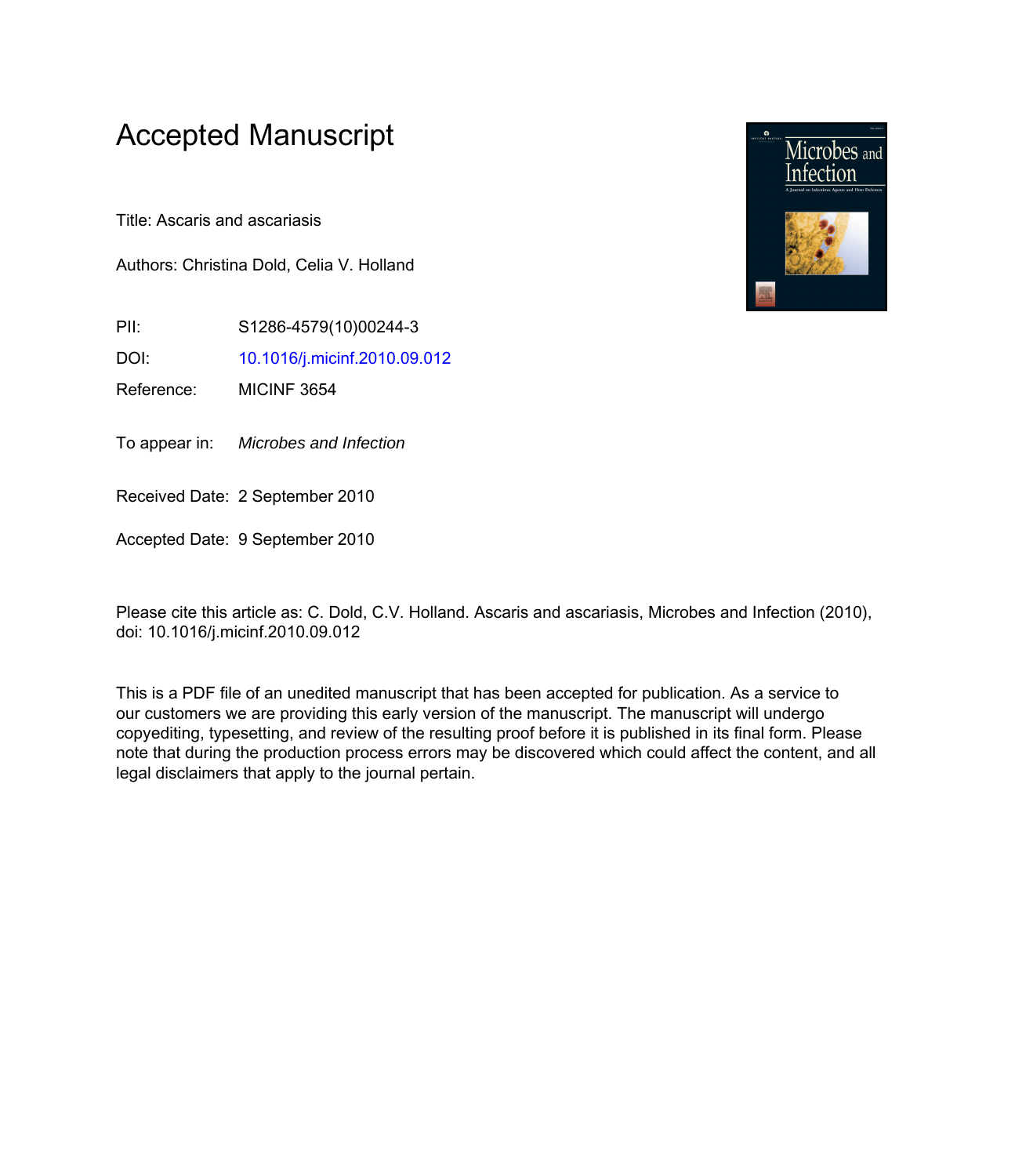Title: *Ascaris* and ascariasis

Authors: Christina Dold<sup>a</sup>\* and Celia V. Holland<sup>a</sup>

MANUSCRIPT <sup>a</sup>Department of Zoology, School of Natural Science, Trinity College, Dublin 2, Ireland

\*cdold@tcd.ie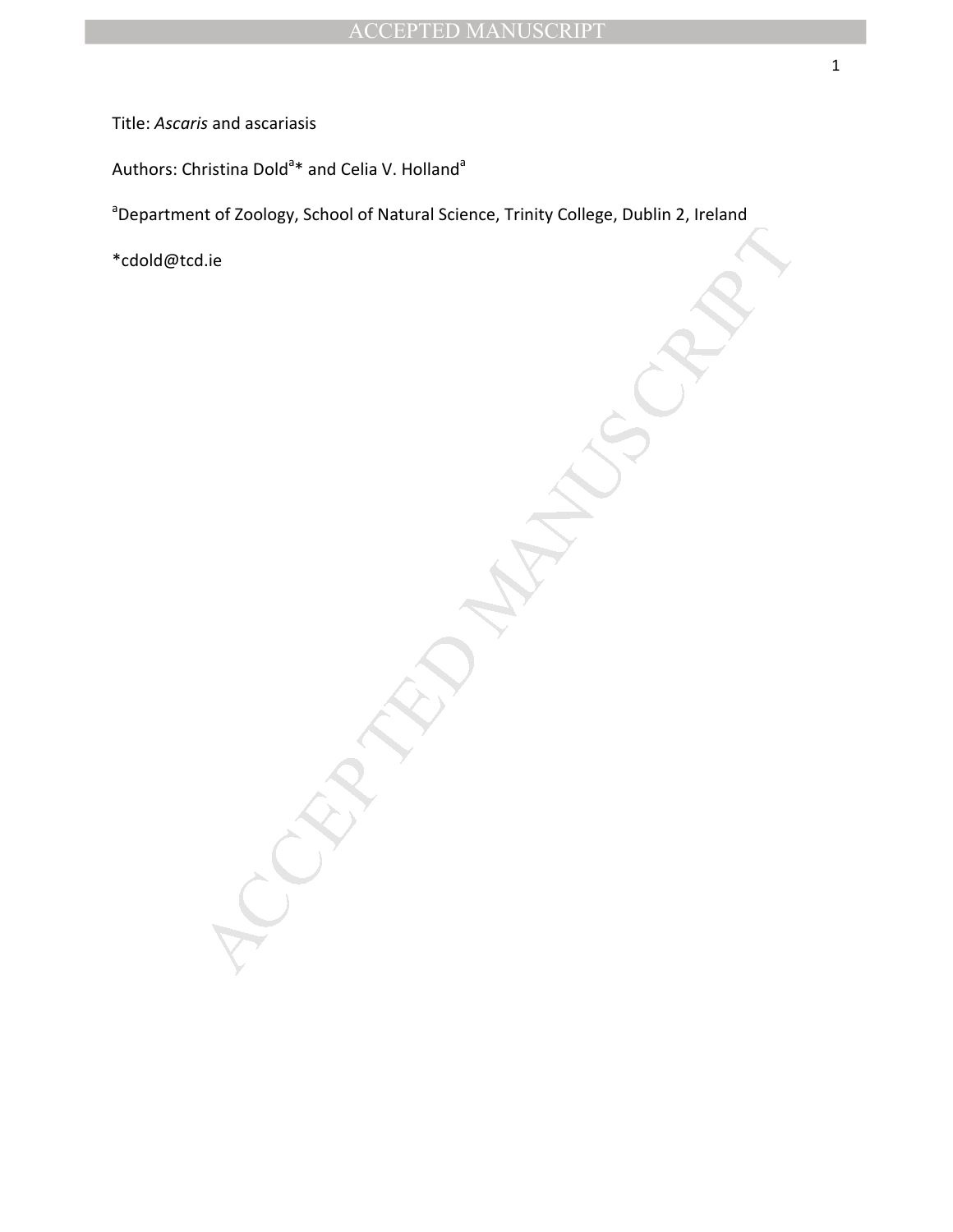# **Abstract**

Mult worms exhibit an overdispersed frequency distribution in their hosts<br>harbouring heavy burdens display associated morbidity. In this review, we determine the property of the set of<br>exact the control infection. *Ascaris lumbricoides* and *Ascaris suum* are widespread parasitic nematodes of humans and pigs respectively. Recent prevalence data suggests that approximately 1.2 billion people are infected. Adult worms exhibit an overdispersed frequency distribution in their hosts and individuals harbouring heavy burdens display associated morbidity. In this review, we describe the parasite, its distribution and measures undertaken to control infection.

ASCARIS; EPIDEMIOLOGY; CONTROL; LIFECYCLE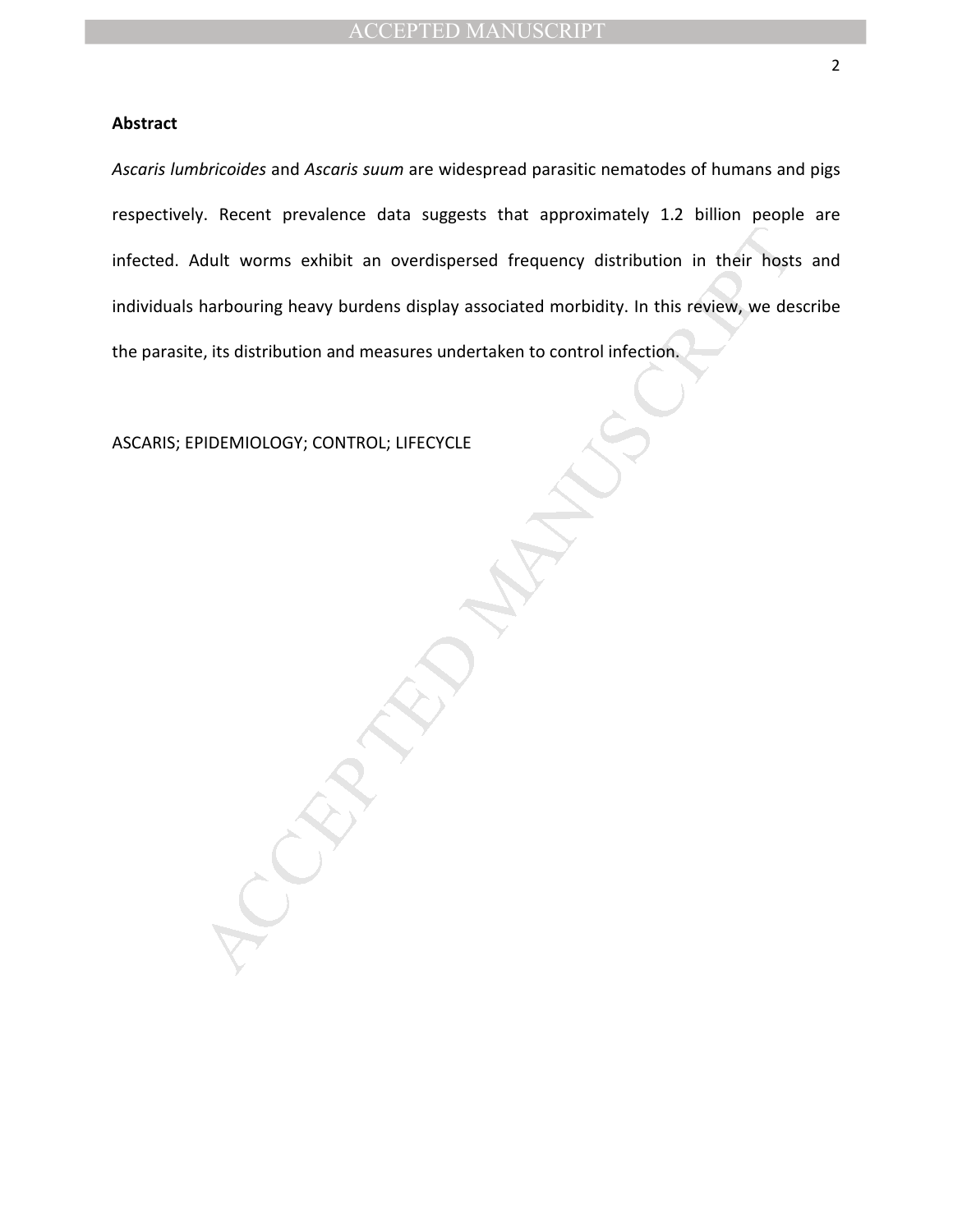# **Introduction**

*Ascaris lumbricoides*, Linnaeus, 1758 and *Ascaris suum*, Goeze, 1782 are parasitic nematode (Family Ascarididae) infections of humans and pigs respectively.

roundworm Ascaris lumbricoides is one of the most common parasites in the v<br>2 billion people globally [1]. Infections are most commonly documented in<br>tica, the Americas, China and east Asia [2]. The spectrum of disease ass The human roundworm *Ascaris lumbricoides* is one of the most common parasites in the world, infecting 1.2 billion people globally [1]. Infections are most commonly documented in sub-Saharan Africa, the Americas, China and east Asia [2]. The spectrum of disease associated with *A. lumbricoides* infection is known as ascariasis, and morbidity assessed as disability-adjusted life years (DALYs) is approximately 10.5 million [3]. Furthermore, morbidity with serious health consequences is observed in 122 million cases per year [3]. However, ascariasis is still considered a neglected tropical disease (NTD) [4].

*Ascaris suum* is a widespread parasitic nematode that causes infection in pigs with high prevalence rates in host populations [5, 6]. The prevalence of *A. suum* infection varies with geographical region and farm management practices but few swine herds are totally free of infection [7, 8]. Porcine ascariasis interferes with health and performance of pigs while resulting in reduced feed to gain ratios and liver condemnation incurring economic losses [9].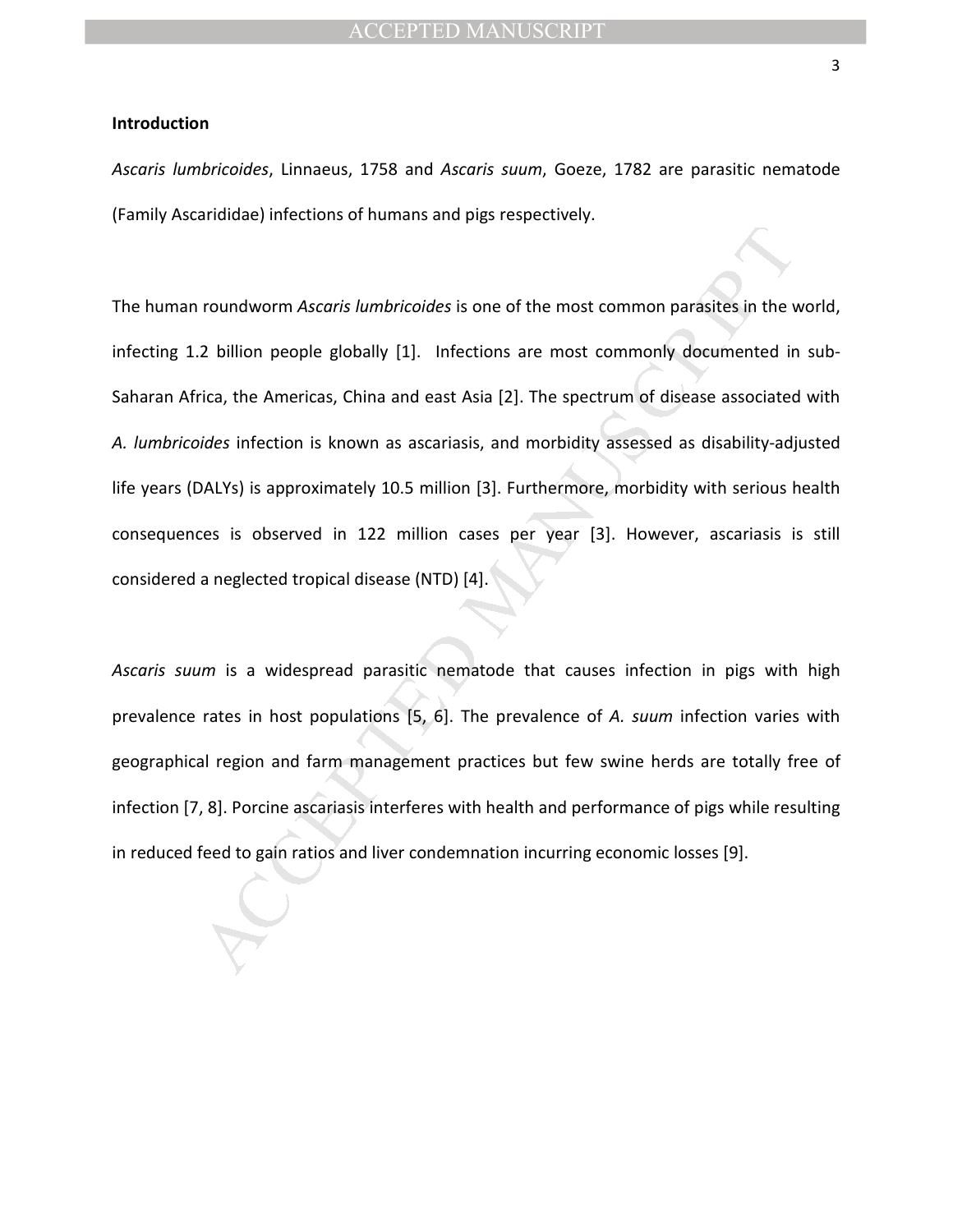#### **Taxonomy**

Morphologically indistinguishable, human and pig *Ascaris* have been shown to differ by only six (1.3%) nucleotides in the first internal transcribed spacer (ITS-1) [10] and by 3-4% in the mitochondrial genome (mtDNA) sequence [11], indicating that the species are closely related at a phylogenetic level.

rial genome (mtDNA) sequence [11], indicating that the species are closely relate<br>tic level.<br>
Ah both parasitic nematodes display strong affinity for their conventional hosts<br>
cal cross-transmission studies have demonstrat Even though both parasitic nematodes display strong affinity for their conventional hosts [12], experimental cross-transmission studies have demonstrated that *A. lumbricoides* can infect pigs and vice versa [13, 14]. In *A. lumbricoides* non-endemic areas in North America and Denmark, infected human hosts were found to harbour worms of pig origin [15, 16], indicating that pigs are a potential reservoir of infection for the human host population. However, molecular epidemiological studies in *Ascaris* endemic regions of Guatemala and China indicate that the level of cross-infection between host species is low or absent [11, 17, 18] and that gene flow is limited between/among different genotypes [17-19].

# **Life cycle of** *Ascaris* **species**

Hosts contract *Ascaris* infection via the faecal-oral route. It is known that when infective eggs are ingested and hatch, *Ascaris* larvae develop in host parenteral tissues. A similar migratory route is observed in human and pig hosts, which is illustrated in the pig in Fig. 1. Following ingestion of infective ova,  $L_3$  larvae covered by the  $L_2$  cuticle [20], hatch in the small intestine and migrate to the caecum and proximal colon where they penetrate the mucosa [21]. The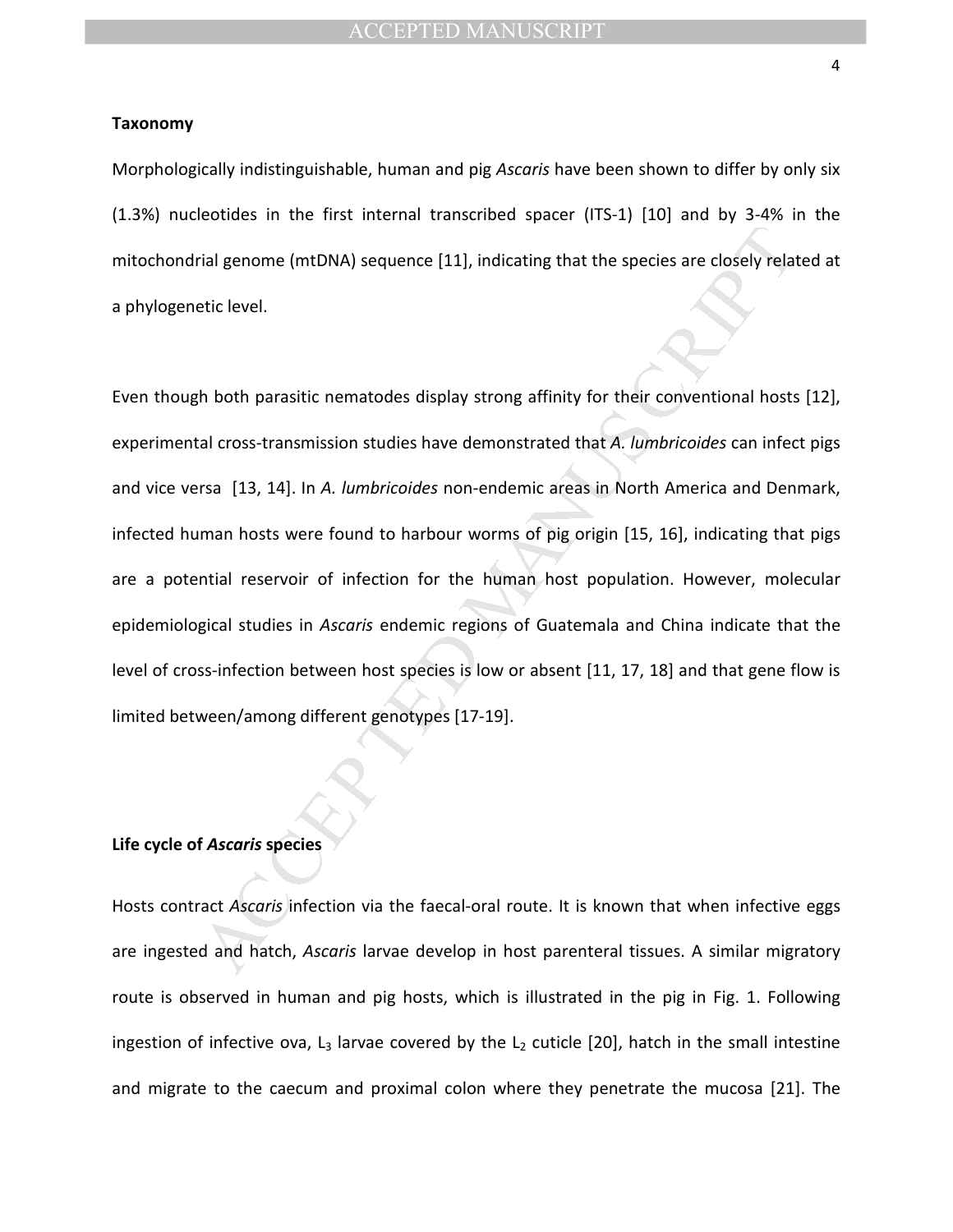larvae then migrate via the portal blood to reach the liver, where the  $L_2$  cuticle is shed. After migration in the liver, the larvae advance to the lungs on days 6-8 p.i. [22]. The larvae penetrate the alveolar space and move to the pharynx where they are swallowed, resulting in returning to the small intestine on days 8-10 p.i. [22]. A. suum moult again to L<sub>4</sub> stage larvae in the small intestine on day 10 p.i. [23]. Larvae mature and reach sexual maturity in the small intestine, moulting again (L<sub>5</sub> stage larvae) on day 24 p.i. [23] (Fig. 1).

the metals of a state and the state and the state and the state in the product at a state and text of p.i. [23]. Larvae mature and reach sexual maturity in the small inte gain (L<sub>s</sub> stage larvae) on day 24 p.i. [23] (Fig. The hepato-tracheal migration takes place over a 10 to 14- day period after the uptake of eggs in pigs and humans respectively. Adult worms may reside in the intestines for approximately one year, but the majority of worms are expelled by the 23<sup>rd</sup> week of infection in pigs [24]. Male and female adult worms measure 15-25cm and 20-35cm respectively. Estimates of daily *Ascaris* female egg production generally are in the range of 200,000 eggs [25] but the number of eggs a female produces decreases with worm load [26]. Unembryonated ova enter the environment via the faeces and can remain viable in the soil for up to 15 years [27]. During embryonation, larvae undergo two moults in the egg [20].

## **Epidemiology of** *Ascaris*

*Ascaris* of both human and pig origin exhibit an overdispersed frequency distribution, which results in the worms aggregating in few heavily infected hosts [22, 28-30]. This epidemiological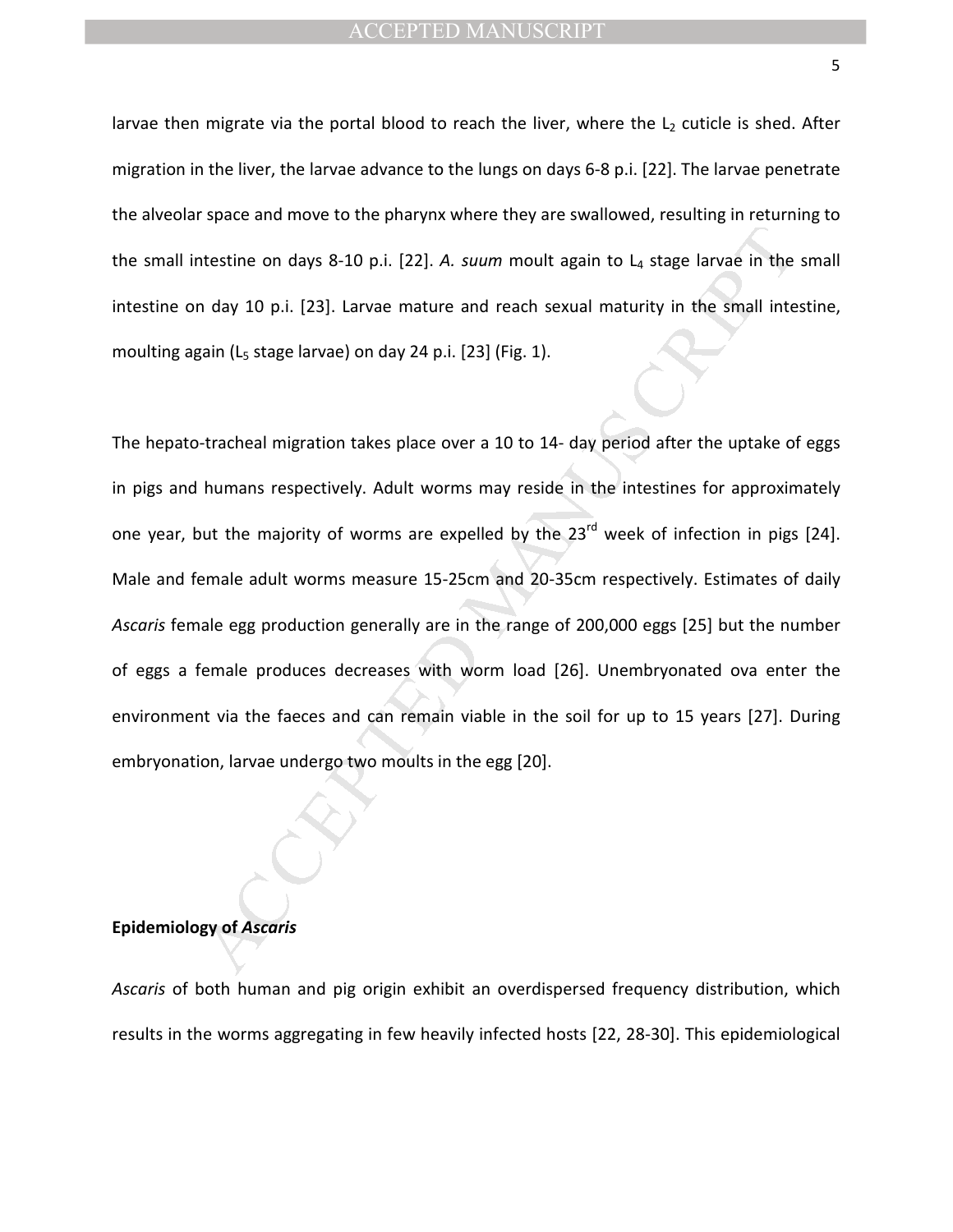pattern in which 'wormy persons' [28] harbour disproportionately large worm burdens is also high within groups stratified by age and sex [29, 30].

Furthermore, studies involving the provision of anthelminthic treatment and subsequent observation of intensity of re-infection have shown that individuals tend to re-acquire similar worm burdens to those harboured before treatment. This phenomenon, which is termed predisposition, has been demonstrated in longitudinal studies for ascariasis in both humans [30, 31] and pigs [32], and can be detected over multiple rounds of chemotherapy [31]. The consistent variability in infection intensity observed between hosts generates the overdispersed frequency distribution displayed in host populations discussed above.

re, studies involving the provision of anthelminthic treatment and subset of intensity of re-infection have shown that individuals tend to re-acquire s<br>lens to those harboured before treatment. This phenomenon, which is te The bases for heterogeneity of infection or predisposition are not yet fully understood. Much focus has been placed on investigating whether variation in infection intensity is a result of differences in environmental exposure to infection or susceptibility. Determinants of infection intensity may be divided into two categories – long-term effects that operate on the time-scale of the host life expectancy (e.g. host genetics, host socio-economic status), and short-term effects that operate on the time-scale of the parasite life expectancy (e.g. host acquired immune response). In an attempt to estimate the relative importance of long- and short-term effects on infection intensity, McCallum [33] used probability theory and concluded that both categories have an approximately equal contribution to the observed heterogeneity.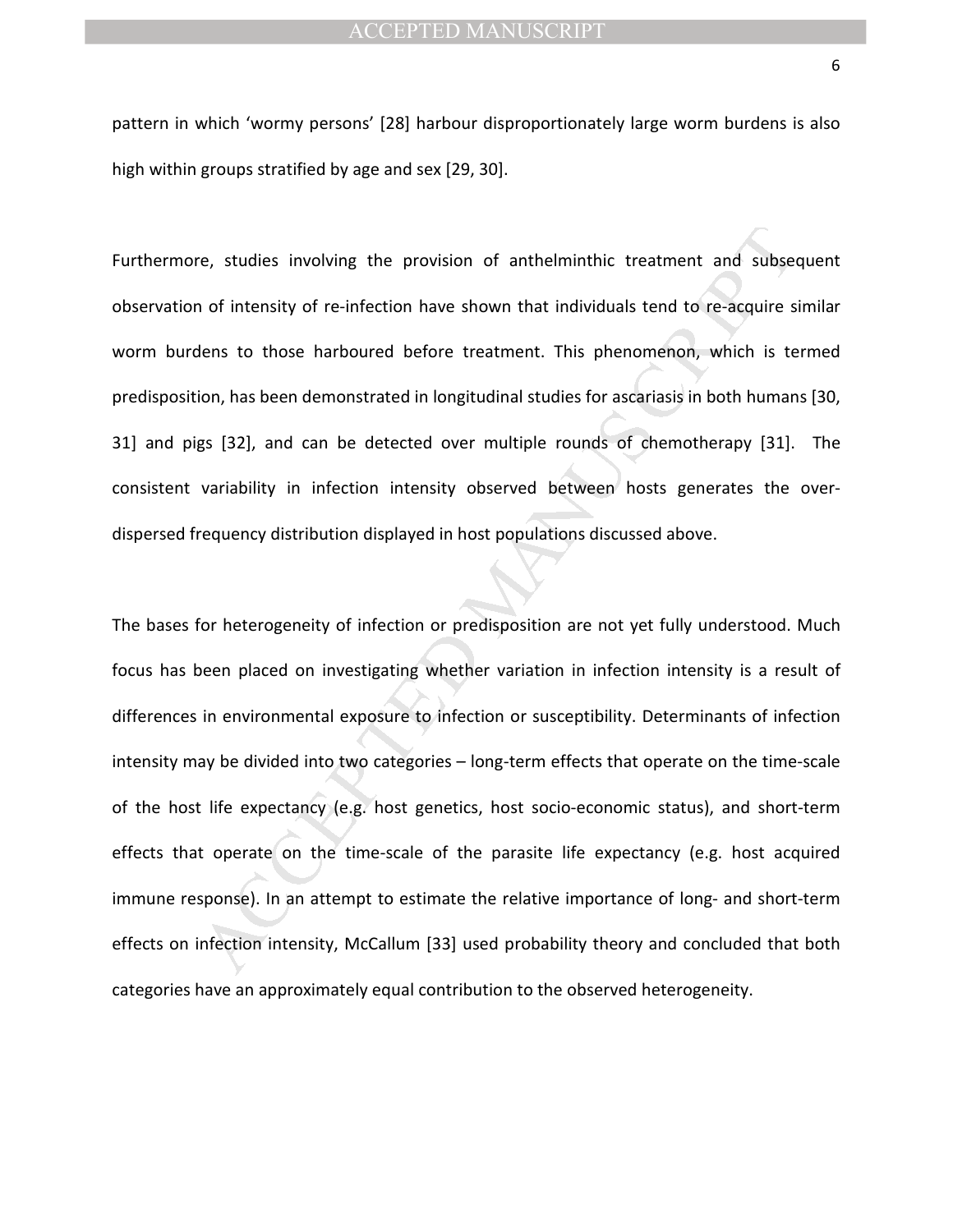Differential exposure to infection in humans is difficult to quantify as there are many factors to consider [34, 35]. Kightlinger *et al.* [36] assessed exposure to infection in a population of children in S.E. Madagascar by environmental, demographic, behavioural, and socio-economic indicators. Results suggested that intensity of *A. lumbricoides* infection is influenced by genderrelated behavioural and environmental factors that contribute to exposure. Furthermore, longitudinal studies in human host populations indicate that a range of socio-economic conditions such as housing conditions [37] and cultural practices such as unhygienic defecation practices [38] influence infection intensity.

Results suggested that intensity of *A. lumbricoides* infection is influenced by ge<br>havioural and environmental factors that contribute to exposure. Further<br>I studies in human host populations indicate that a range of soci Behavioural-mediated reduction in exposure with age is a likely determinant of the observed age-intensity profiles [39]. Adults are also known to harbour *A. lumbricoides* worms, but generally at a lower intensity than children [29, 31]. This has led to the suggestion that less marked aggregation in older age cohorts reflects a slow build-up of specific immunity or variation in susceptibility to infection over time. However, overdispersed worm frequency distributions are also recorded within age classes as age is not the only source of variation. Coupled with this, as Bundy [40] discussed, hosts with the greatest prior experience of infection are subsequently re-infected, indicating that acquired immunity cannot be the only primary determinant of variability in infection intensity.

McCallum [33] reported that genetic factors also play a significant role in predisposition to *Ascaris* infection. However Chan *et al.* [41] noted that environmental or behavioural features of the family household were found to be a major determinant of infection status. Nevertheless,

7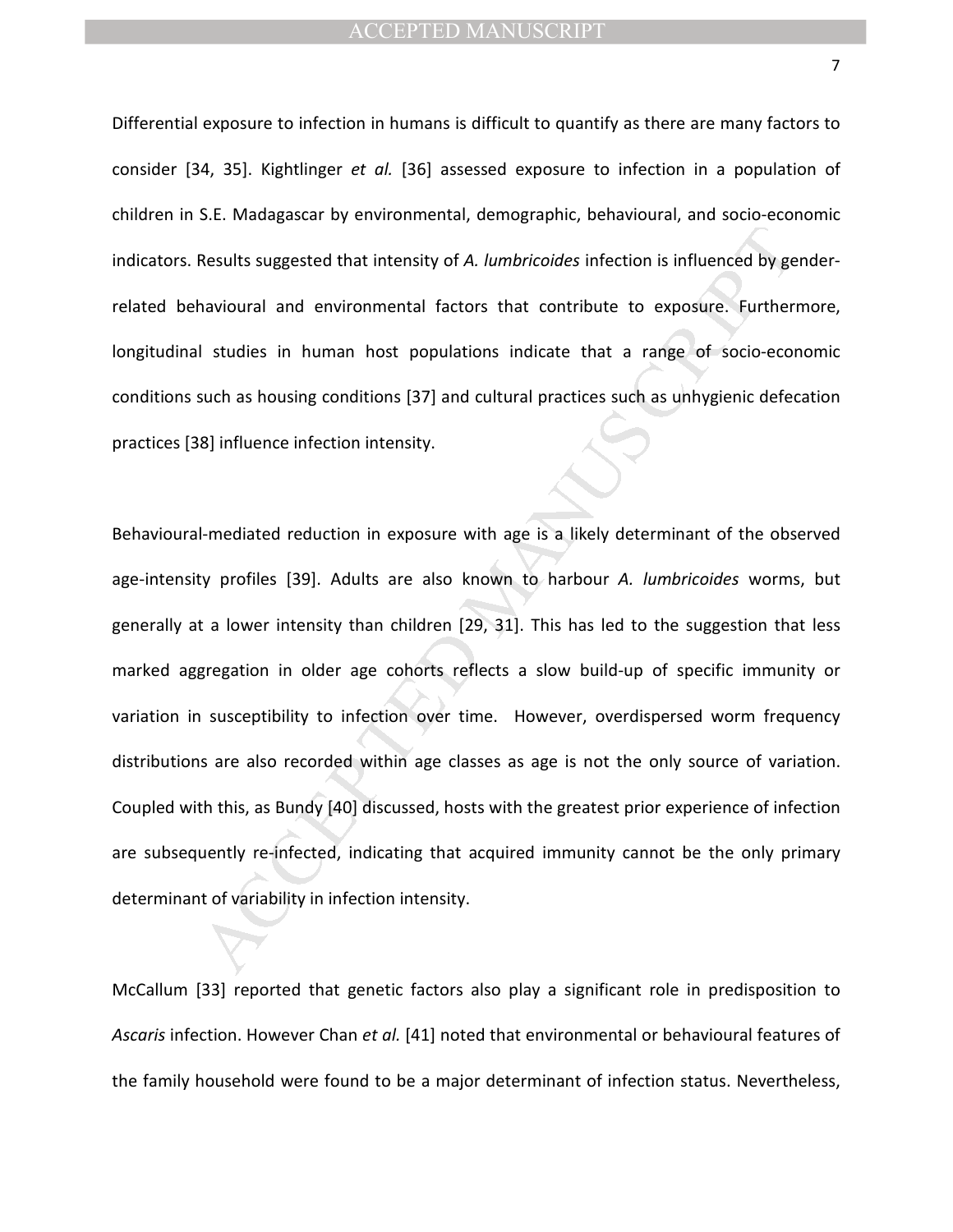there are many lines of evidence indicating that the underlying mechanism of resistance/susceptibility to *Ascaris* infection is also influenced by host genetics, the host's immune repertoire (which is ultimately under genetic control) and concurrent infections. Knowledge of behavioural mediated acquisition of infection contributes to the development of control strategies to interrupt transmission. However, much focus is currently being placed on the genetic and immunological basis of host susceptibility to *Ascaris* infection, which is further discussed in the next review (Dold and Holland, current issue).

# **Strategies for control of** *Ascaris*

For human hosts, there are three major strategies for the control of soil-transmitted helminths (STHs); reducing parasite intensity (and consequent morbidity) by means of improvements in sanitation, health education and anthelminthic treatment (chemotherapy) [42].

of behavioural mediated acquisition of infection contributes to the developmentegies to interrupt transmission. However, much focus is currently being place and immunological basis of host susceptibility to *Ascaris* infec A number of parasite lifecycle characteristics and epidemiological patterns influence the design of control strategies for *Ascaris* infection. The production rates of ova combined with their durability and survival in the soil impacts on re-infection rates. Therefore, the long-term control and eradication of *A. lumbricoides* infection lies in the provision of sanitation for the safe disposal of human faeces [42]. Sanitation aims to interrupt transmission, prevent re-infection and gradually reduce worm loads. The construction of sanitary facilities may be encouraged through health education [43], which aims to stimulate changes in behaviour related to environment and family hygiene.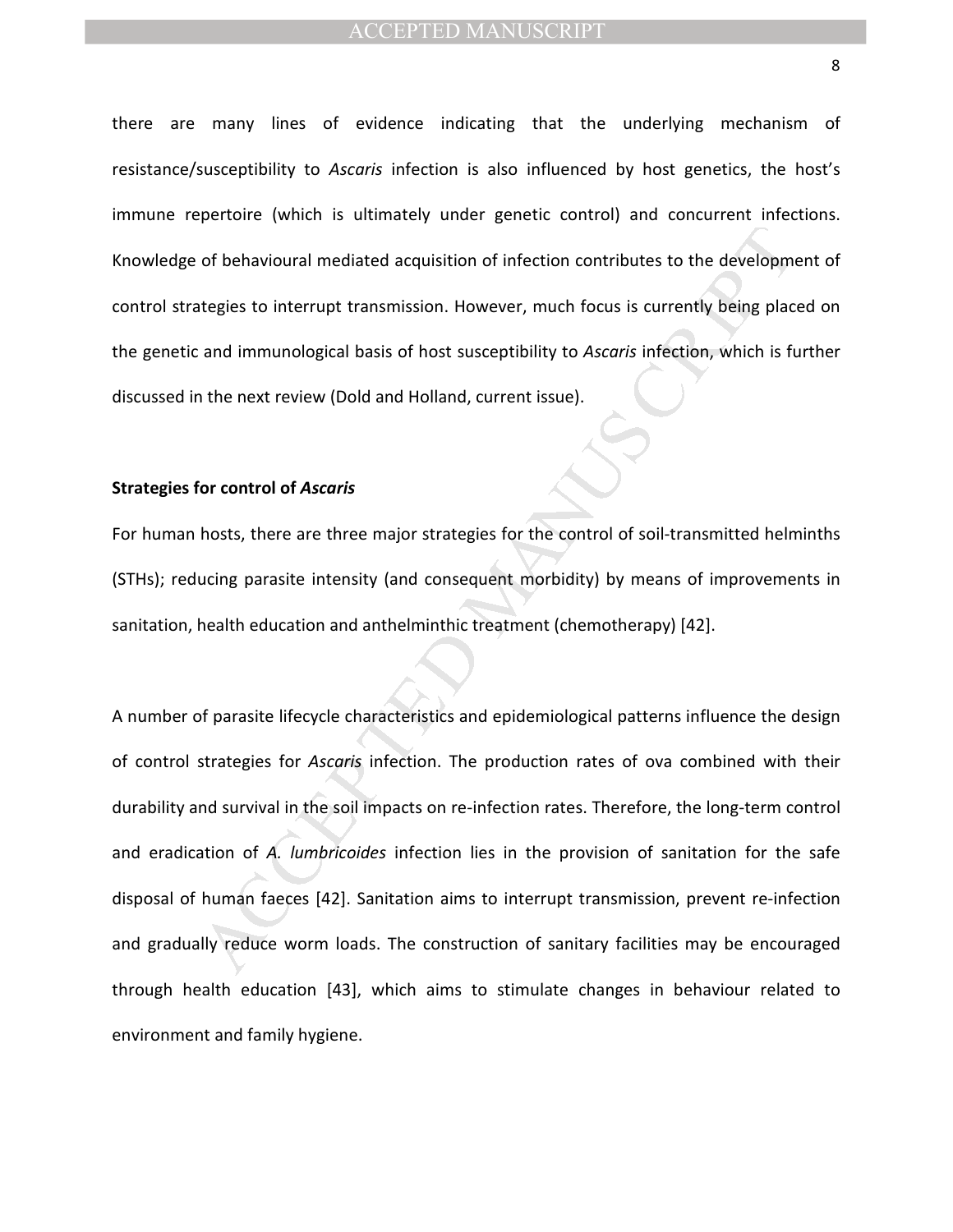as opposed to eradicate helminths, which is not a feasible goal [44]. Re<br>treatment is necessary due to high reinfection rates in endemic regions.<br>Lumbricoides reached 55% of pre-treatment rates within 11 months [45]. Se<br>to Since STH infections are coendemic, deworming programmes are targeted at all three helminth infections. WHO [44] endorsed the combined approach of integrated control of both schistosomiasis and STHs. Anthelminthic drug treatment programmes are aimed to reduce morbidity as opposed to eradicate helminths, which is not a feasible goal [44]. Regular systematic treatment is necessary due to high reinfection rates in endemic regions. For example, *A. lumbricoides* reached 55% of pre-treatment rates within 11 months [45]. Several approaches to treatment programmes exist; universal, selective and targeted treatment [46]. As described earlier, children tend to acquire heavier worm burdens and so are considered a suitable group for targeted treatment [47]. As summarised by Albonico *et al*. [46], WHO advise targeted treatment two to three times a year and once per year for school-age children with a prevalence exceeding 70% and between 50-70% respectively. In order to assess the optimal chemotherapy strategy and frequency for a given region, WHO [2] recommends rapid assessment of STH prevalence and intensity of approximately fifty children in five to ten schools per area. In response to WHO guidelines, Sturrock [48] demonstrated that assessing four to five schools, focusing on age cohorts most likely to be infected, in a given area provides a cost efficient strategy in identifying the communities which require mass treatment. Universal drug administration is recommended for communities where STH prevalence exceeds 20%, and those found to have a prevalence in excess of 50% are considered high risk [2]. While the frequency of chemotherapy is determined by prevalence, the cost of treatment at a given interval is \$0.02-0.03 per individual [2].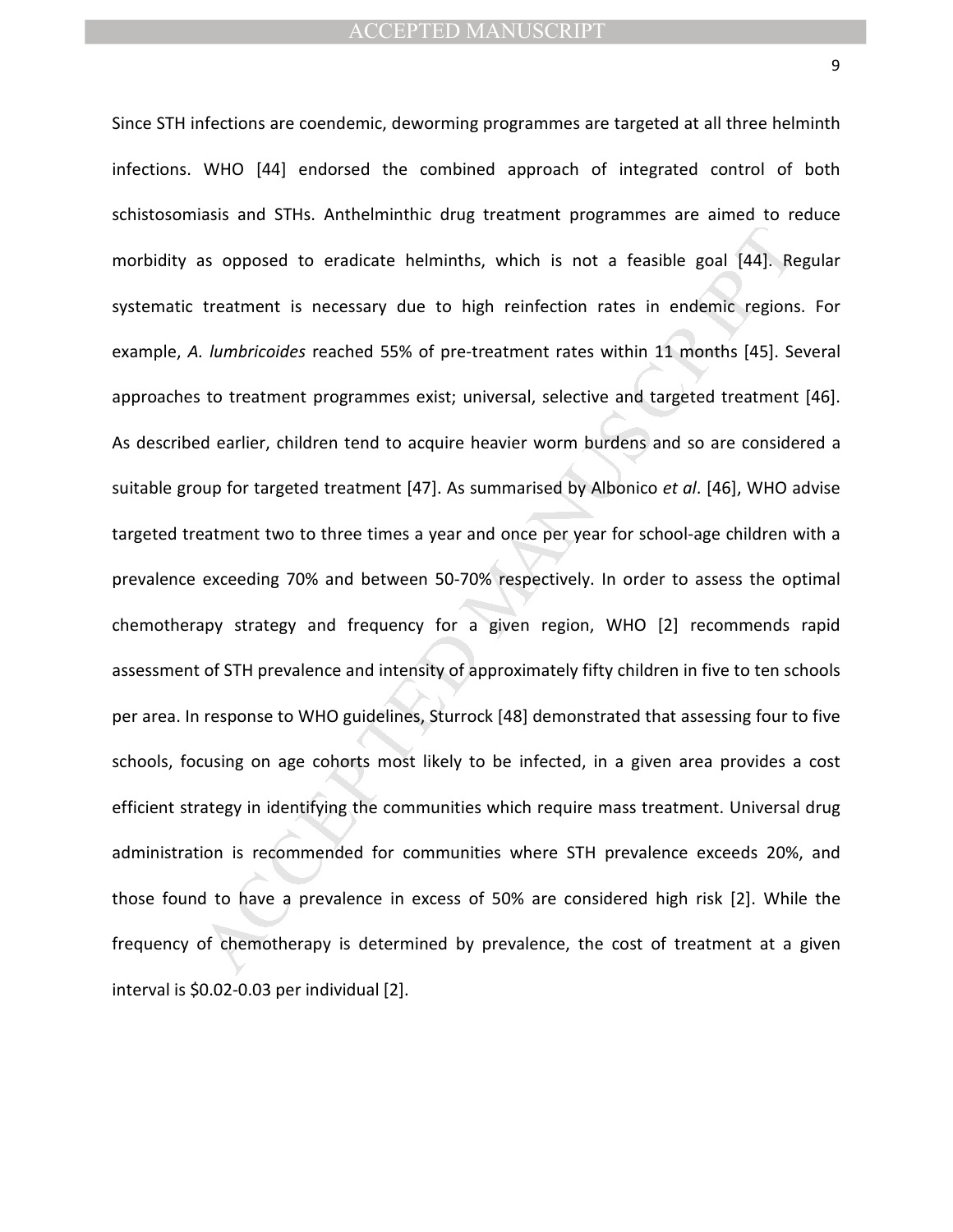Polyparasitism also requires consideration in design of chemotherapy strategies as there is concern that helminth infections have effects on the outcome of other infectious diseases that are considered pandemics. Similarly to other STH, the overlapping geographical prevalence of *A. lumbricoides* and diseases such as HIV, malaria and TB raises the possibility of causal links between these infections. A definitive result regarding whether *Ascaris* provides protection or is it antagonistic towards microparasite infection is however yet to be fully elucidated [49].

is idea, and diseases such as HIV, malaria and TB raises the possibility of causal<br>sese infections. A definitive result regarding whether Ascaris provides protection<br>stict towards microparasite infection is however yet to Transmission of *A. suum* among pig populations is dependent on factors such as housing systems, hygiene, management practices and anthelminthic treatment [6]. Therefore, as Roepstorff [8] discussed, there is a need for multivariate analyses encompassing a range of variables in order to assess the most important risk factors for controlling *A. suum* infection in pigs. Only one study encompassed a wide range of age categories [7] while assessing important risk factors. The variables tested that were significantly associated with *A. suum* infections were 'age-group', with large fatteners and gilts (young female swine) recorded to have the highest infection intensity [5], 'country', 'weaning age' as late weaning was associated with higher prevalence of infection, and 'water supply', which indicated that drinking facilities located in the lying area was a risk factor.

## *Ascaris* **associated pathology and morbidity**

Ascariasis is the term used to describe the spectrum of disease symptoms observed in infected humans and pigs. Morbidity and mortality increases with worm burden [50], and those who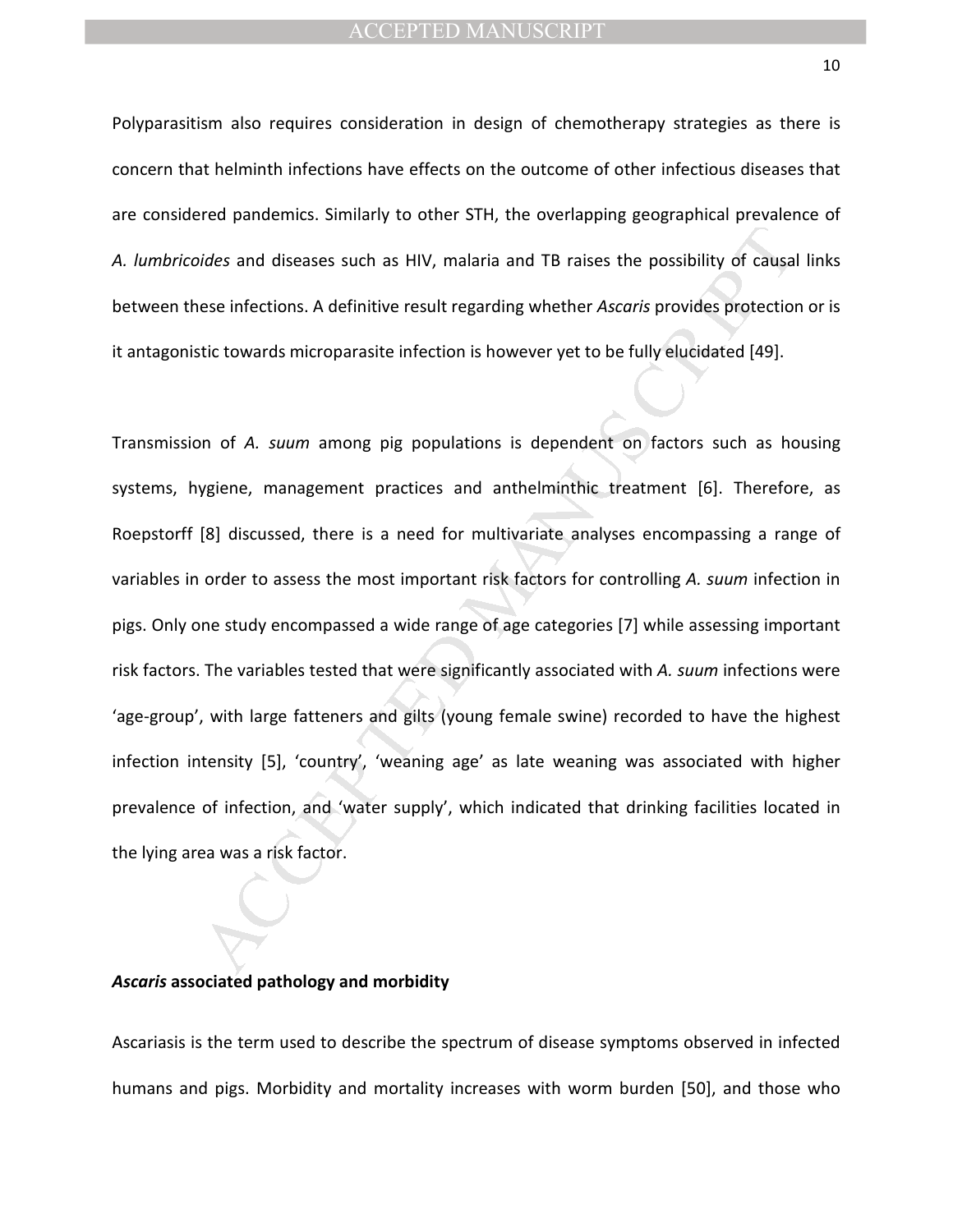harbour light infections tend to be asymptomatic. Aggregation leads to relatively few individuals harbouring sufficient worms to precipitate life-threatening or severe morbidity [51]. As observed by Crompton [52], most *A. lumbricoides*-induced morbidity is borne by school-age children due to the age-related intensity patterns, discussed above and also due to their narrower intestinal lumen. Furthermore, as *Ascaris* larvae develop, different stage-specific antigens are observed [53] and various tissues are invaded, so therefore the effects of infection differ over the course of larval migration and development.

ie to the age-related intensity patterns, discussed above and also due to<br>ntestinal lumen. Furthermore, as *Ascaris* larvae develop, different stage-sp<br>e observed [53] and various tissues are invaded, so therefore the effe While the majority of infections are asymptomatic, an estimated 8-15% (120-220 million cases) of those infected with *A. lumbricoides* demonstrate associated morbidity [3, 43]. The manifestations of ascariasis can be broadly characterised into acute and chronic symptoms. Human hosts tend to experience acute lung inflammation, difficulty in breathing and fever as a result of larval migration through the pulmonary tissue. Abdominal distension and pain, nausea and diarrhoea are also characteristic symptoms of adult worm infection and chronic ascariasis [12]. Entangled adult worms have also been documented as leading to mechanical intestinal obstruction in 0.005-2 per 1000 infections per year [50].

Chan [3] described a model in which the worm burdens were separated into two threshold levels based on the disabilities experienced by the human hosts. The model facilitated calculation of the disability-adjusted life years (DALYs), which translates disabilities experienced into years of healthy life lost. As calculated by Chan [3], the DALYs lost due to ascariasis are 10.5 million, while the combined DALYs for the STHs, *Ascaris lumbricoides*, *Trichuris trichiura* and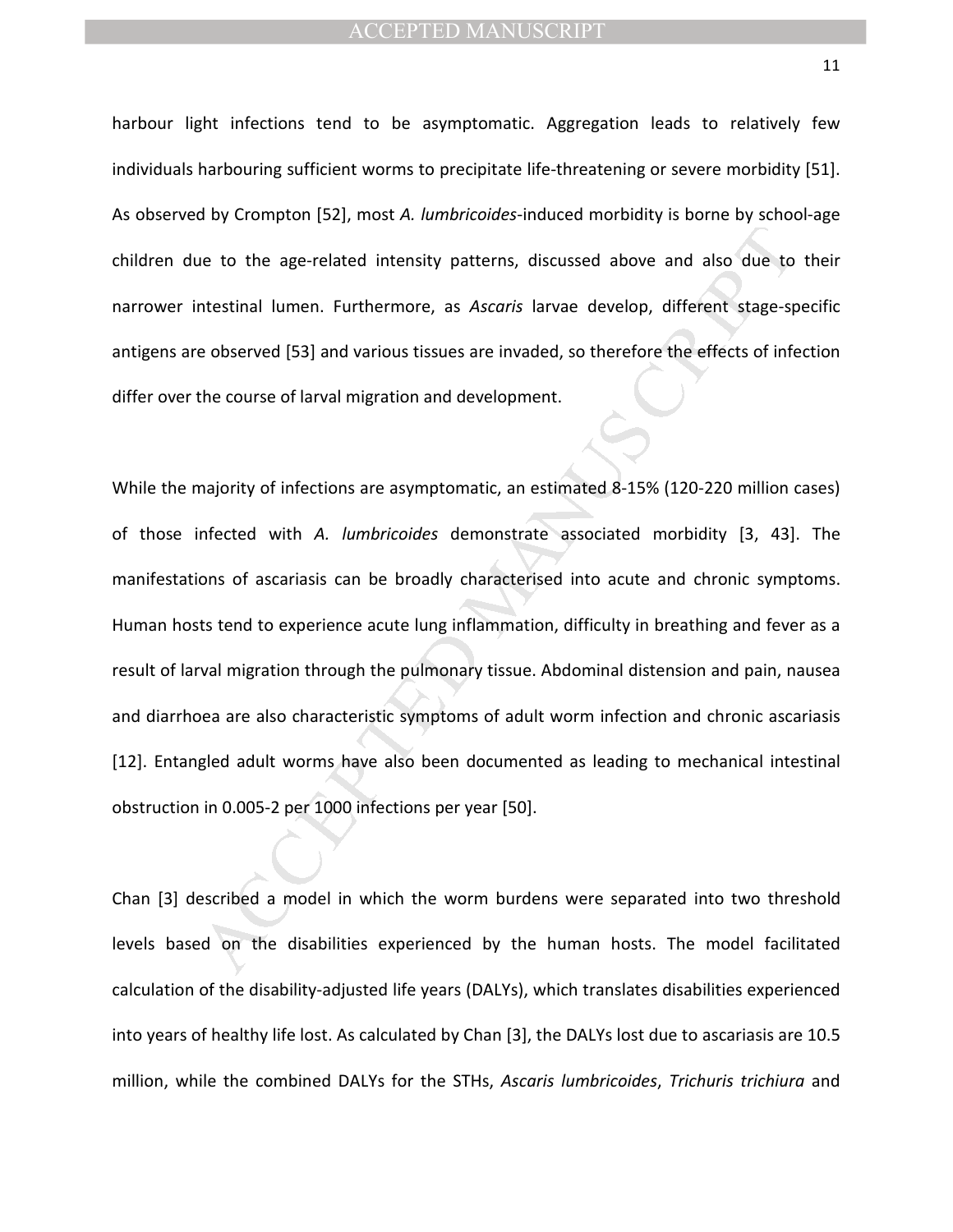hookworms are 39.0 million, which is higher than the DALYs estimated for malaria (35.7 million).

ris is most prevalent in areas of low socioeconomic status and thus povert<br>
n, studies indicate that Ascaris infection exerts a chronic influence on host nut<br>
te this, various intervention and clinical studies, the majorit While *Ascaris* is most prevalent in areas of low socioeconomic status and thus poverty and malnutrition, studies indicate that *Ascaris* infection exerts a chronic influence on host nutrition [54]. Despite this, various intervention and clinical studies, the majority of which are focused on school children, demonstrated that infection is associated with appetite loss [55], lactose maldigestion [56] and impaired weight gain [55, 57]. Age intensity profiles indicate that those harbouring heavy infections are young children at vulnerable stages of growth and development, and for this reason the impact of infection on nutritional status remains of primary concern and interest. For logistical and ethical reasons, much focus has been placed on the effect of adult *Ascaris* worms on host growth. Recently, the impact of larval migratory ascariasis on host body weight was investigated in mice. Lewis *et al*. [58] noted a reduction in body weight during larval migration but also demonstrated that similarly to adult worms, this larvae-induced morbidity is related to infection intensity.

Porcine ascariasis is also known to interfere with the health and performance of pigs and is responsible for reduced feed to gain ratios resulting in considerable economic losses [9]. Similarly to human infection, porcine hosts display stunted growth and consume less food than uninfected controls [57, 59].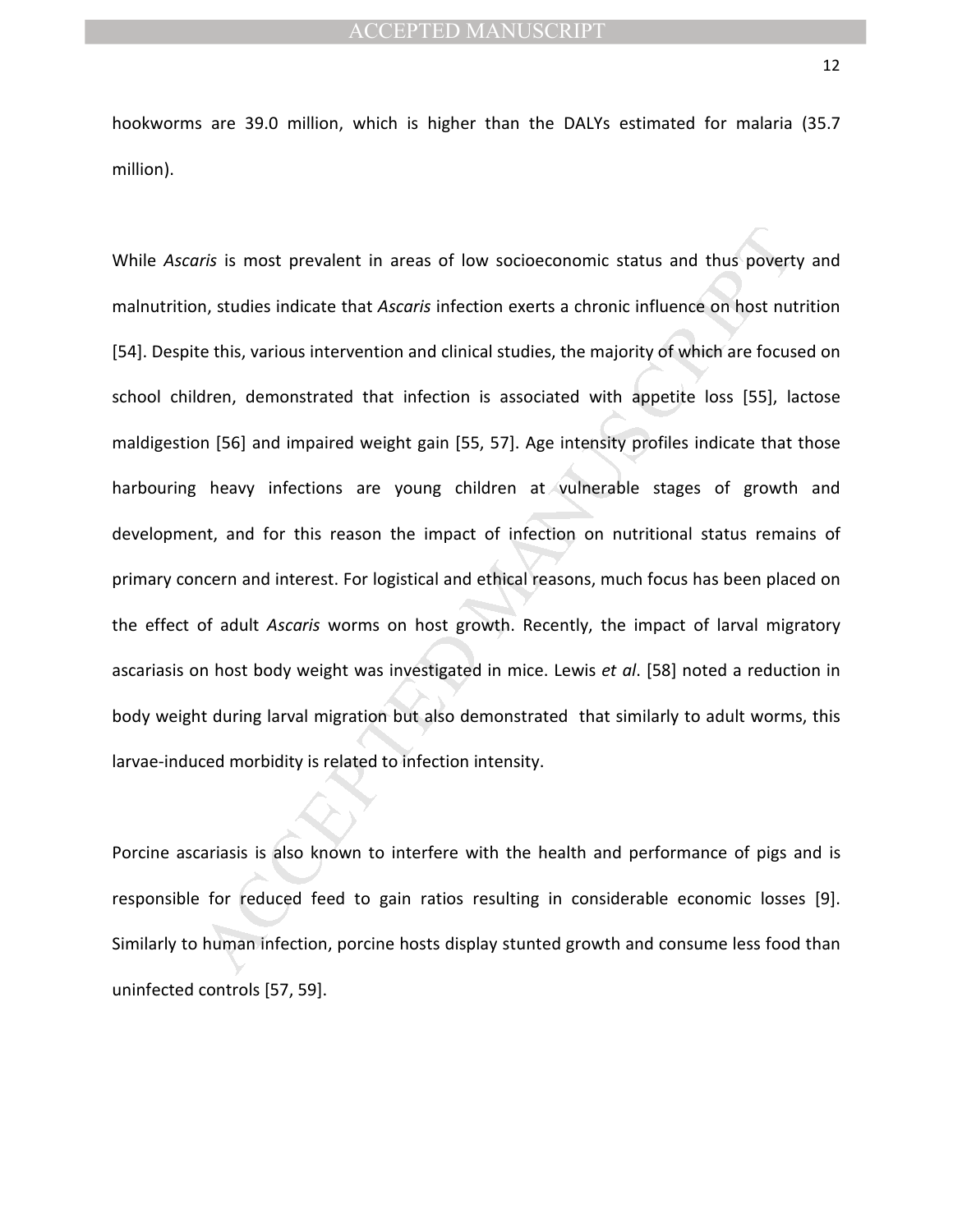*A. suum* infections in young malnourished pigs provide an useful model for *A. lumbricoides* infection in children. *Ascaris*-infected pigs also display reduced food intake and growth rate [57, 59], and impaired lactase activity in the intestinal mucosa [59], all of which are significantly correlated with the intensity of infection [59]. Stephenson *et al.* [57] examined the effects of adult *Ascaris* infection in pigs on controlled diets and demonstrated that the effects on the nutritional status of the hosts was most evident in pigs on marginal protein diets. Furthermore, the efficiency of feed utilisation in *Ascaris-*infected pigs was decreased, which was a product of the observed reduction of the villar height to crypt depth ratio in the intestines.

with the intensity of infection [59]. Stephenson *et al.* [57] examined the efferts infection in pigs on controlled diets and demonstrated that the effects of status of the hosts was most evident in pigs on marginal prote There is also an association between helminth infection and a reduction in host cognitive abilities [reviewed by 60]. As reviewed by Bundy *et al*. [61], one must consider many confounding variables such as poverty, psychosocial stimulation and general health status when measuring the impact of health intervention on cognitive outcomes. Coupled with this, a range of differing tests and measurements of cognitive ability tend to be utilised in various intervention studies, which hinders accurate comparisons. In a mass-treatment scheme in Kenya, deworming did not improve academic scores. However, a 25% reduction in absenteeism was observed coupled with an improvement in school participation [62], indicating an impact of infection on performance and thus future economic productivity.

The impact of larval migration within human hosts remains an elusive topic for obvious ethical reasons [63]. An inflammatory reaction in the liver has been observed in *A. lumbricoides*- [64] and *A. suum*- [65] infected humans, pigs [66-69] and model organisms such as calves [70],

13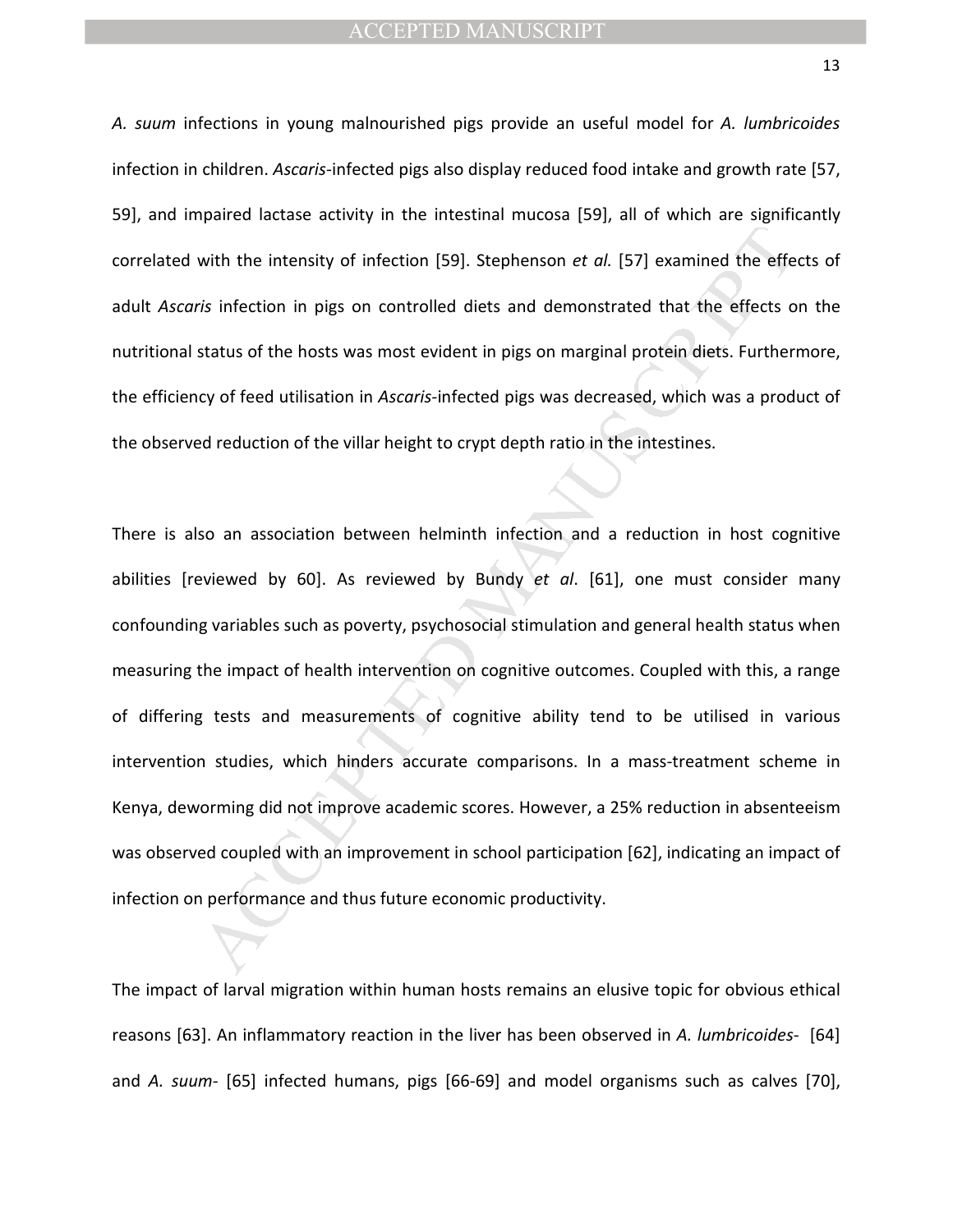guinea pigs [71], rabbits [72] and mice [73]. In *A. suum* infections, white spots (WS) are white pathological lesions that are formed by the mechanical injury and inflammatory response induced by migrating larvae in the liver [69]. WS formation over the superficial hepatic surface and within the liver tissue is characteristic of porcine infections in response to larval migration through the liver [66, 68].

the liver tissue is characteristic of porcine infections in response to larval mign<br>
liver (66, 68).<br>
Inverted the solution of the solution of the symplectic of production of the symplectic discussion<br>
three types of WS ob There are three types of WS observed in *A. suum*-infected pigs. The granulation tissue type WS (GT-WS) have been suggested to form along the larval migration routes (small GT-WS) or encapsulate trapped larvae (large GT-WS) [67-69] and therefore have been proposed to play a role in immunity to *A. suum* infection in pigs [68]. The larvae-induced GT-WS have been proposed as a precursor to the lymphonodular types WS (LN-WS) [68, 69], as the appearance of the latter on day 10 p.i. in pigs coincides with the healing of GT-WS [22]. While the described organ damage impacts on the health of the host, WS development and resultant liver scarring also leads to liver condemnation at slaughter, which has obvious economic implications.

Larval migration in the host lung tissue induces pulmonary distress in both porcine [74] and human [75] hosts. The respiratory distress experienced during pulmonary ascariasis is referred to Löfflers syndrome [76], which is a recognised eosinophilic disease [77]. In *A. lumbricoides*  infection, dyspnoea (difficult or laboured breathing) and bronchospasm may be severe [77]. Severe dyspnoea has also been documented in porcine infections [73, 78]. Short dry coughs are also a typical feature of *A. suum-*induced respiratory distress in pigs [78] and have been reported in experimental infections of cows [79].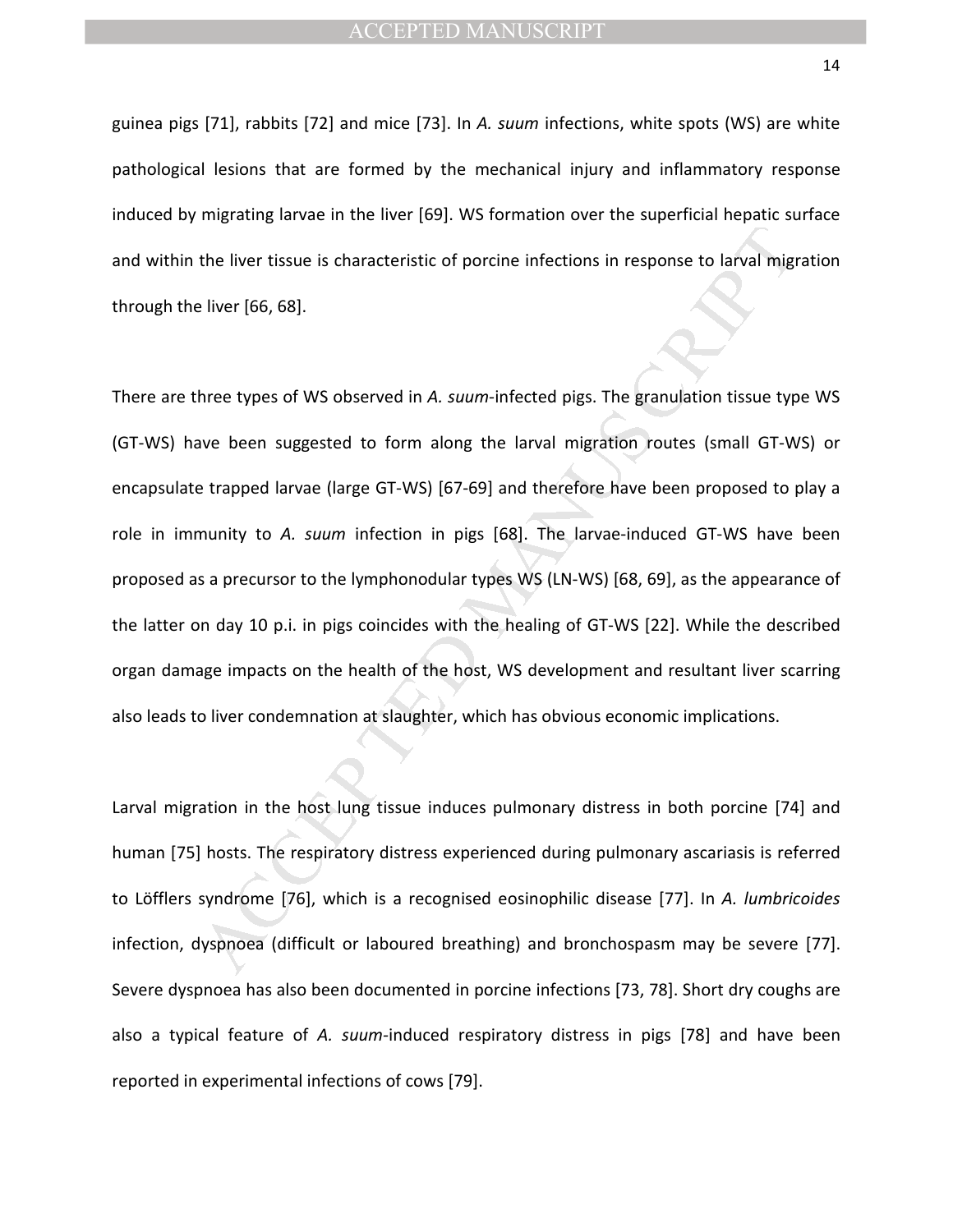As illustrated here, while chronic adult infections have associated morbidity, important health consequences result from larval migration in both pigs and humans. Prevention of early infection induced morbidity is difficult to address due to an inability to investigate this life stage in humans for ethical reasons coupled with a lack of knowledge of infection status during migratory stages. Therefore, prevention of infection and re-infection is key as discussed earlier as it not only avoids the establishment of patent infections but also consistent hepatic and pulmonary distress.

#### **Conclusions**

duced morbidity is difficult to address due to an inability to investigate this life<br>for ethical reasons coupled with a lack of knowledge of infection status c<br>tages. Therefore, prevention of infection and re-infection is As the most prevalent helminth infection, *Ascaris* is both important from and health and economic perspective. Despite the wide range of impacts on the health of hosts, *Ascaris* remains a neglected tropical disease. Furthermore, the parasite's persistence and prevalence presents difficulties regarding control strategies for the worm itself and concurrent infectious diseases. Therefore, further research on the mechanism of resistance to infection is required in order to facilitate future initiatives in reducing prevalence and infection intensities.

15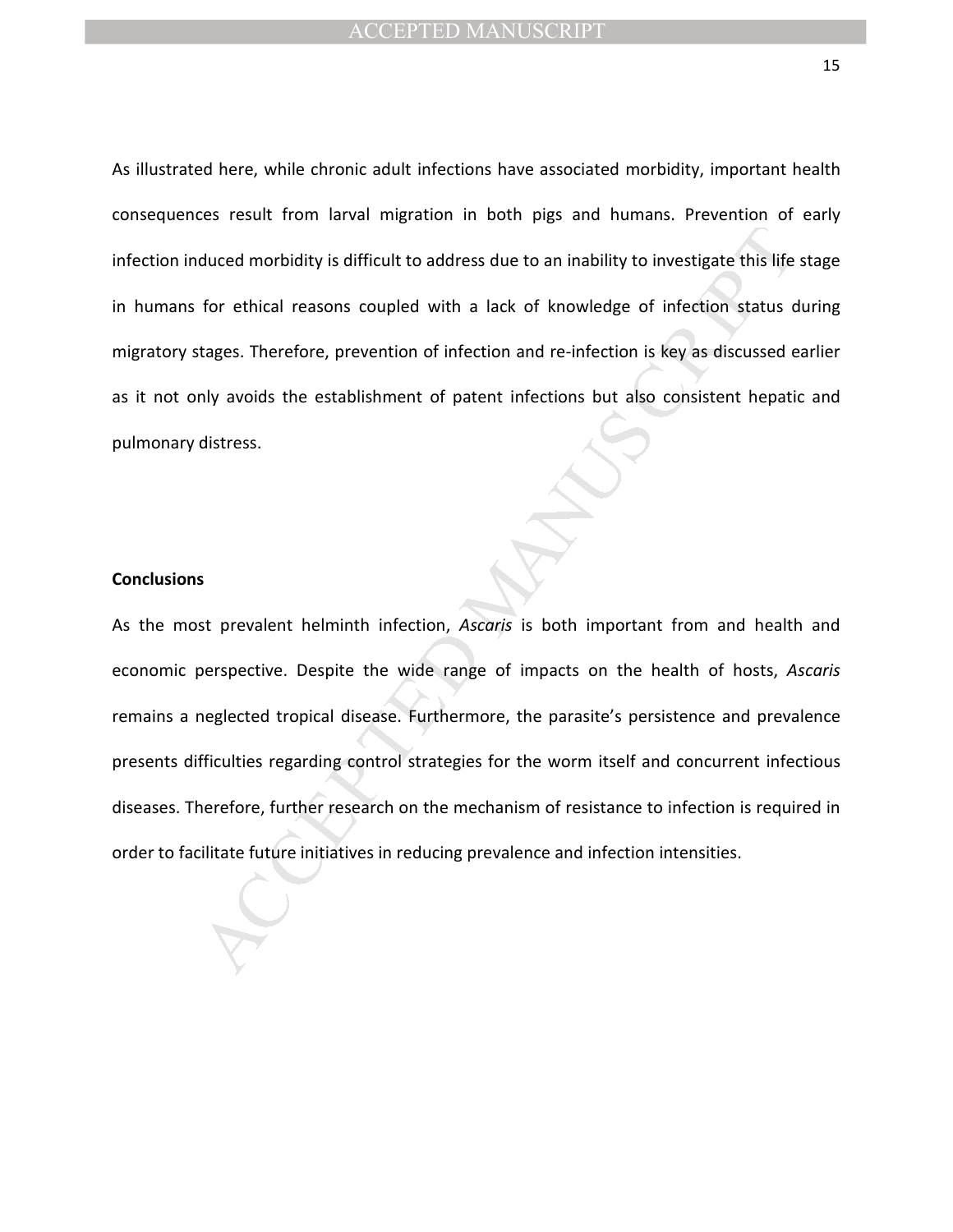# **References**

[1] N.R. de Silva, S. Brooker, P.J. Hotez, A. Montresor, D. Engels, L. Savioli, Soiltransmitted helminth infections: updating the global picture, Trends Parasitol. 19 (2003) 547- 551.

I helminth infections: updating the global picture, Trends Parasitol. 19 (2003)<br>
WHO, Preventative Chemotherapy in Human Helminthlases: Coordinate<br>
inithic Drugs in Control Interventions: A Manual for Health Professionals<br> [2] WHO, Preventative Chemotherapy in Human Helminthiases: Coordinated Use of Anthelminthic Drugs in Control Interventions: A Manual for Health Professionals and Programme Managers, World Health Organisation, Geneva, 2006.

[3] M.S. Chan, The global burden of intestinal nematode infections—fifty years on, Parasitol. Today 13 (1997) 438-443.

[4] P.J. Hotez, P.J. Brindley, J.M. Bethony, C.H. King, E.J. Pearce, J. Jacobson, Helminth infections: the great neglected tropical diseases, J. Clin. Invest. 118 (2008) 1311-1321.

[5] A. Roepstorff, O. Nilsson, A. Oksanen, B. Gjerde, S.H. Richter, E. Örtenberg, D. Christensson, K.B. Martinsson, P.C. Bartlett, P. Nansen, Intestinal parasites in swine in the Nordic countries: prevalence and geographical distribution, Vet. Parasitol. 76 (1998) 305-319.

[6] P. Nansen, A. Roepstorff, Parasitic helminths of the pig: factors influencing transmission and infection levels, Int. J. Parasitol. 29 (1999) 877-891.

[7] A. Roepstorff, O. Nilsson, C.J. O'Callaghan, A. Oksanen, B. Gjerde, S.H. Richter, E. Ortenberg, D. Christensson, P. Nansen, L. Eriksen, Intestinal parasites in swine in the Nordic countries: multilevel modelling of Ascaris suum infections in relation to production factors, Parasitology 119 (1999) 521-534.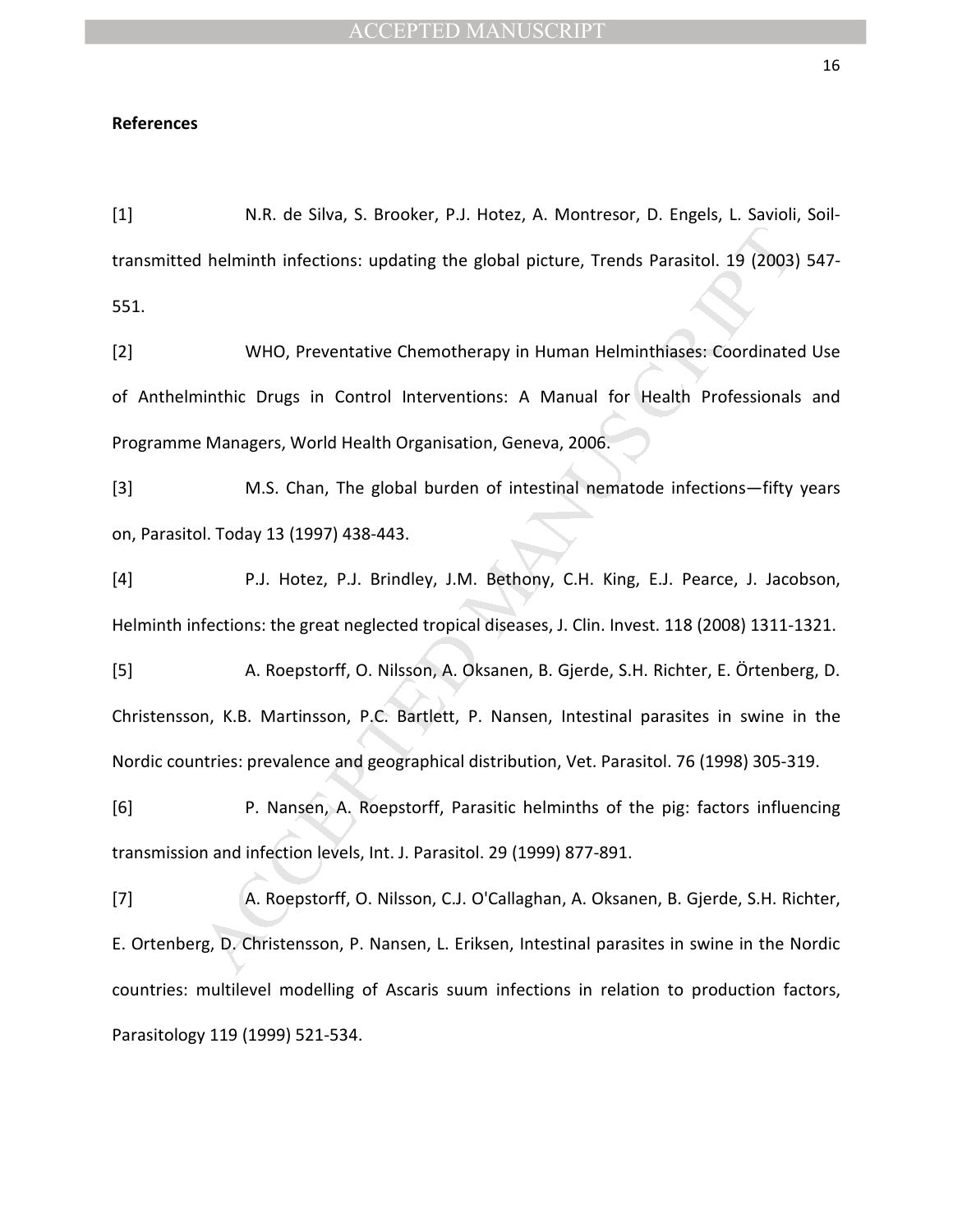[8] A. Roepstorff, *Ascaris suum* in pigs: population biology and epidemiology, Danish Centre for Experimental Parasitology, The Royal Veterinary and Agricultural University, Copenhagen, 2003, p. 113.

[9] T.B. Stewart, O.M. Hale, Losses to internal parasites in swine production., J. Anim. Sci. 66 (1988) 1548-1554.

[10] X. Zhu, N.B. Chilton, D.E. Jacobs, J. Boes, R.B. Gasser, Characterisation of *Ascaris* from human and pig hosts by nuclear ribosomal DNA sequences, Int. J. Parasitol. 29 (1999) 469-478.

T.B. Stewart, O.M. Hale, Losses to internal parasites in swine production<br>
is (1988) 1548-1554.<br>
X. Zhu, N.B. Chilton, D.E. Jacobs, J. Boes, R.B. Gasser, Characterisati<br>
m human and pig hosts by nuclear ribosomal DNA seque [11] T.J.C. Anderson, M.E. Romero-Abal, J. Jaenike, Genetic structure and epidemiology of *Ascaris* populations: patterns of host affiliation in Guatemala, Parasitology 107 (1993) 319-334.

[12] D.W.T. Crompton, *Ascaris* and ascariasis, Adv. Parasit. 48 (2001) 285-375.

[13] I. Takata, Experimental infection of man with *Ascaris* of man and the pig, Kitasato Arch. Exp. Med. 23 (1951) 151.

[14] T.J. Galvin, Development of human and pig *Ascaris* in the pig and rabbit, J. Parasitol. 54 (1968) 1085-1091.

[15] T.J.C. Anderson, *Ascaris* infections in humans from North America: molecular evidence for cross-infection, Parasitology 110 (1995) 215-219.

[16] P. Nejsum, E.D. Parker, Jr., J. Frydenberg, A. Roepstorff, J. Boes, R. Haque, I. Astrup, J. Prag, U.B. Skov Sorensen, Ascariasis is a zoonosis in Denmark, J. Clin. Microbiol. 43 (2005) 1142-1148.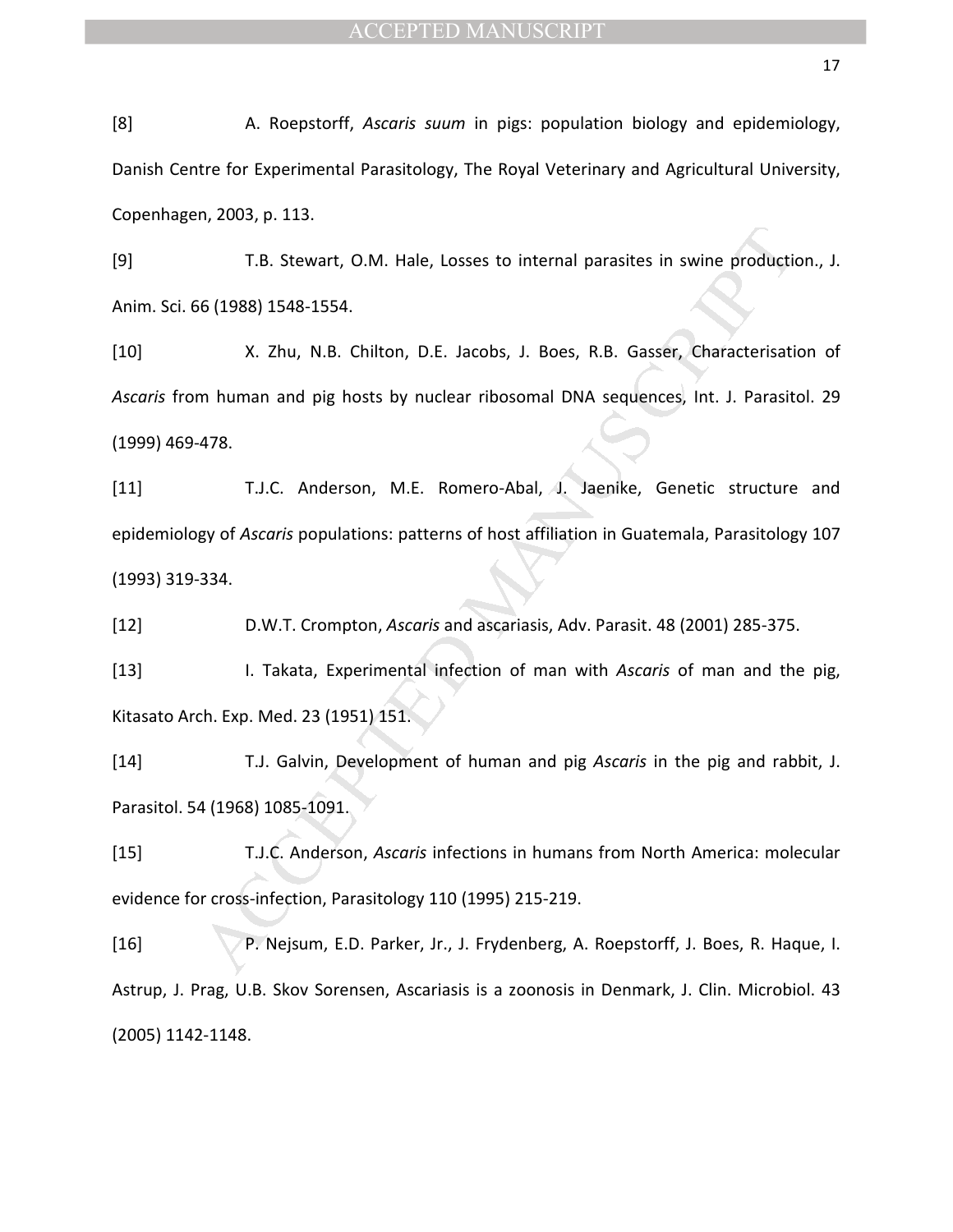[17] W. Peng, K. Yuan, X. Zhou, M. Hu, Y.G.A. EL-Osta, R.B. Gasser, Molecular epidemiological investigation of *Ascaris* genotypes in China based on single-strand conformation polymorphism analysis of ribosomal DNA, Electrophoresis 24 (2003) 2308-2315.

[18] W. Peng, T.J.C. Anderson, X. Zhou, M.W. Kennedy, Genetic variation in sympatric *Ascaris* populations from humans and pigs in China, Parasitology 117 (1998) 355-361.

[19] T.J.C. Anderson, The dangers of using single locus markers in parasite epidemiology: *Ascaris* as a case study, Trends Parasitol. 17 (2001) 183-188.

W. Peng, T.J.C. Anderson, X. Zhou, M.W. Kennedy, Genetic variation<br>Scarris populations from humans and pigs in China, Parasitology 117 (1998) 355<br>T.J.C. Anderson, The dangers of using single locus markers in pagy: Ascarris [20] P.L. Geenen, J. Bresciani, J. Boes, A. Pedersen, L. Eriksen, H.P. Fagerholm, P. Nansen, The morphogenesis of *Ascaris suum* to the infective third-stage larvae within the egg, J. Parasitol. 85 (1999) 616-622.

[21] K.D. Murrell, L. Eriksen, P. Nansen, H.C. Slotved, T. Rasmussen, *Ascaris suum*: A revision of its early migratory path and implications for human ascariasis, J. Parasitol. 83 (1997) 255-260.

[22] A. Roepstorff, L. Eriksen, H.C. Slotved, P. Nansen, Experimental *Ascaris suum* infection in the pig: worm population kinetics following single inoculations with three doses of infective eggs, Parasitology 115 (1997) 443-452.

[23] P.A. Pilitt, J.R. Lichtenfels, F.G. Tromba, P.A. Madden, Differentiation of late fourth and early fifth stages of *Ascaris suum* Goeze, 1782 (Nematoda: Ascaridoidea) in swine, P. Helm. Soc. Wash. 48 (1981) 1-7.

[24] L.S. Olsen, G.W. Kelley, H.G. Sen, Longevity and egg-production of *Ascaris suum*, T. Am. Microsc. Soc. 77 (1958) 380-383.

18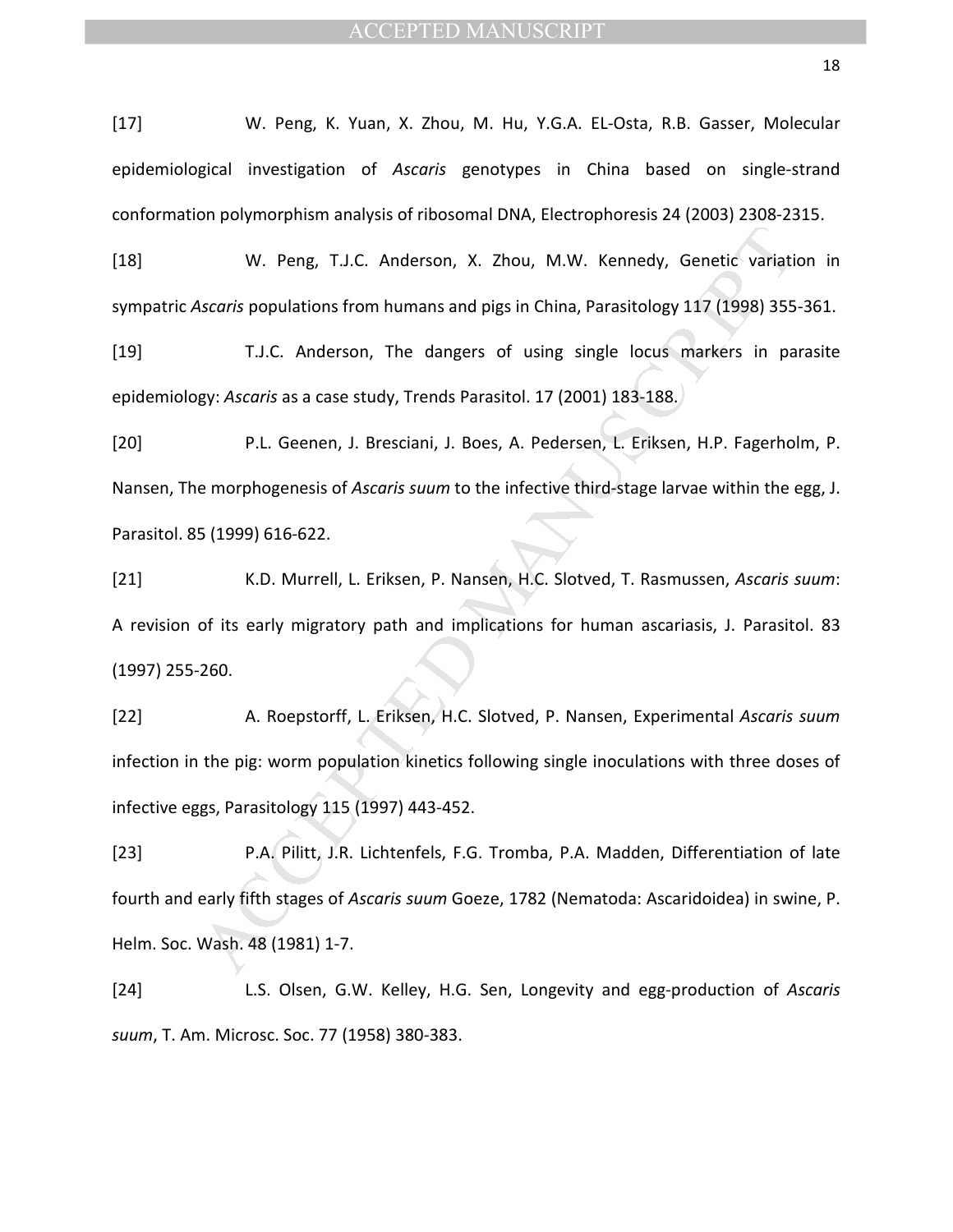[25] B. Sinniah, Daily egg production of *Ascaris lumbricoides*: the distribution of eggs in the faeces and the variability of egg counts, Parasitology 84 (1982) 167-175.

[26] B. Sinniah, K. Subramaniam, Factors influencing the egg production of *Ascaris lumbricoides*: relationship to weight, length and diameter of worms, J. Helminthol. 65 (2009) 141-147.

[27] WHO, Control of ascariasis (report of WHO committee), Technical Report Series 379 (1967) 1-39.

[28] N.A. Croll, E. Ghadirian, Wormy persons: Contributions to the nature and patterns of overdispersion with *Ascaris lumbricoides*, *Ancylostoma duodenale*, *Necator americanus* and *Trichuris trichiura*., Trop. Geogr. Med. 33 (1981) 241-248.

[29] T.S. Thein-Hlaing, Epidemiology and transmission dynamics of *Ascaris lumbricoides* in Okpo village, rural Burma, T. Roy. Soc. Trop. Med. H. 78 (1984) 497–504.

es: relationship to weight, length and diameter of worms, J. Helminthol. 65 (<br>WHO, Control of ascariasis (report of WHO committee), Technical R<br>1967) 1-39.<br>N.A. Croll, E. Ghadirian, Wormy persons: Contributions to the natu [30] D.B. Elkins, M. Haswell-Elkins, R.M. Anderson, The epidemiology and control of intestinal helminths in the Pulicat Lake region of Southern India. I. Study design and pre- and post-treatment observations on *Ascaris lumbricoides* infection, T. Roy. Soc. Trop. Med. H. 80 (1986) 774-792.

[31] C.V. Holland, S.O. Asaolu, D.W.T. Crompton, R.C. Stoddart, R. MacDonald, S.E.A. Torimiro, The epidemiology of *Ascaris lumbricoides* and other soil-transmitted helminths in primary school children from Ile-Ife, Nigeria, Parasitology 99 (1989) 275-285.

[32] J. Boes, G.F. Medley, L. Eriksen, A. Roepstorff, P. Nansen, Distribution of *Ascaris suum* in experimentally and naturally infected pigs and comparison with *Ascaris lumbricoides* infections in humans, Parasitology 117 (1998) 589-596.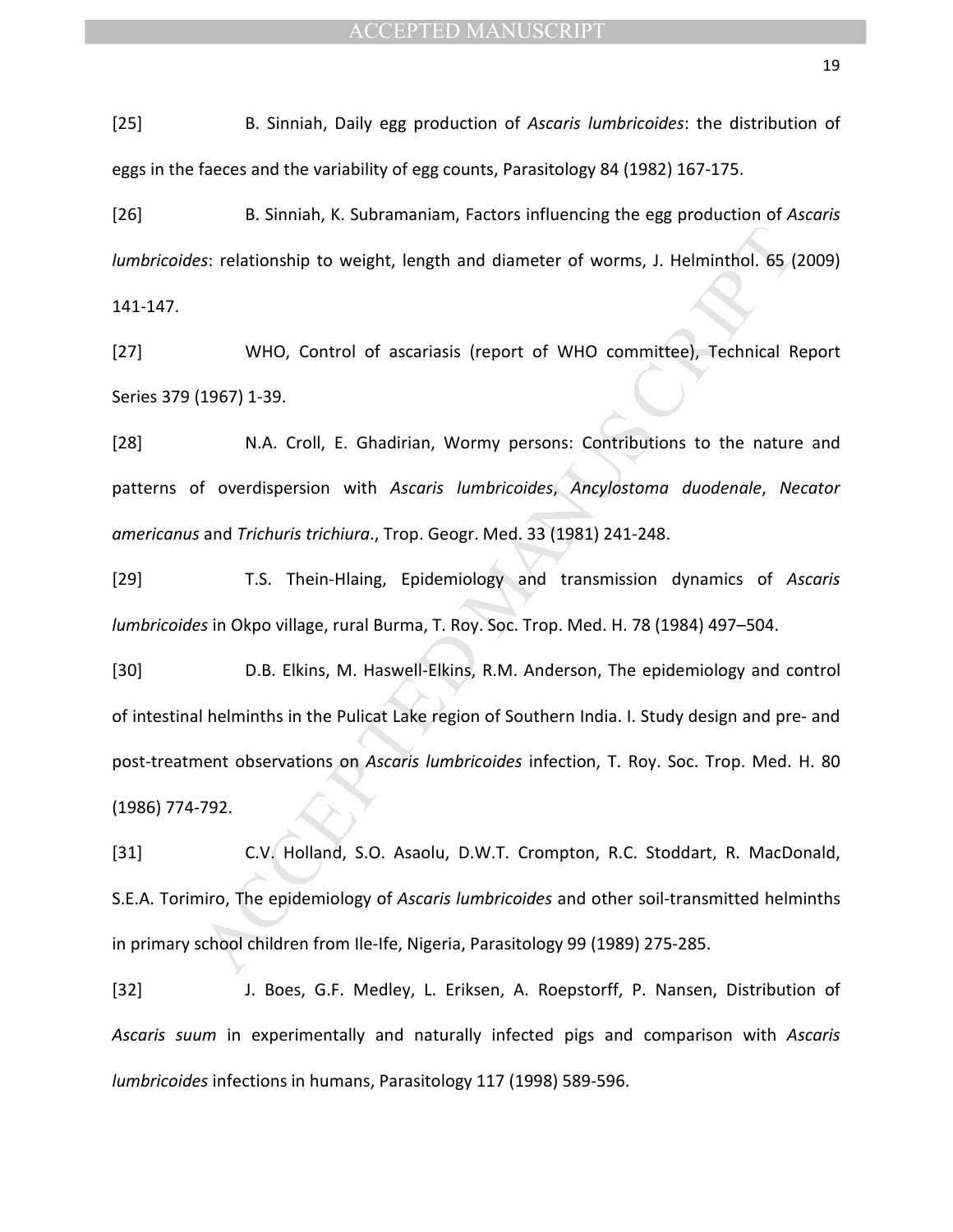[33] H.I. McCallum, Covariance in parasite burdens: the effect of predisposition to infection, Parasitology 100 (1990) 153-159.

[34] P. O'Lorcain, C.V. Holland, The public health importance of *Ascaris lumbricoides*, Parasitology 121 (2000) S51-S71.

[35] D.A.P. Bundy, U.J. Blumenthal, Human behaviour and the epidemiology of helminth infections: the role of behaviour in exposure to infection, in: C.J. Barnard, J.M. Behnke (Eds.), Parasitism and Human Behaviour, Taylor and Francis, London, 1990, pp. 264-289.

extransitology 121 (2000) S51-S71.<br>
D.A.P. Bundy, U.J. Blumenthal, Human behaviour and the epidemiolofections: the role of behaviour in exposure to infection, in: C.J. Barnard, J.M. Basitism and Human Behaviour, Taylor and [36] L.K. Kightlinger, J.R. Seed, M.B. Kightlinger, *Ascaris lumbricoides* intensity in relation to environmental, socioeconomic, and behavioral determinants of exposure to infection in children from southeast Madagascar, J. Parasitol. 84 (1998) 480-484.

[37] C.V. Holland, D.L. Taren, D.W. Crompton, M.C. Nesheim, D. Sanjur, I. Barbeau, K. Tucker, J. Tiffany, G. Rivera, Intestinal helminthiases in relation to the socioeconomic environment of Panamanian children, Soc. Sci. Med. 26 (1988) 209-213.

[38] M. Haswell-Elkins, D.B. Elkins, R.M. Anderson, The influence of individual, social group and household factors on the distribution of *Ascaris lumbricoides*, Parasitology 98 (1989) 125-134.

[39] A. Keymer, Density-dependent mechanisms in the regulation of intestinal helminth populations, Parasitology 84 (1982) 573-587.

[40] D.A.P. Bundy, Population ecology of intestinal helminth infections in human communities, Philos. T. Roy. Soc. B 321 (1988) 405-420.

20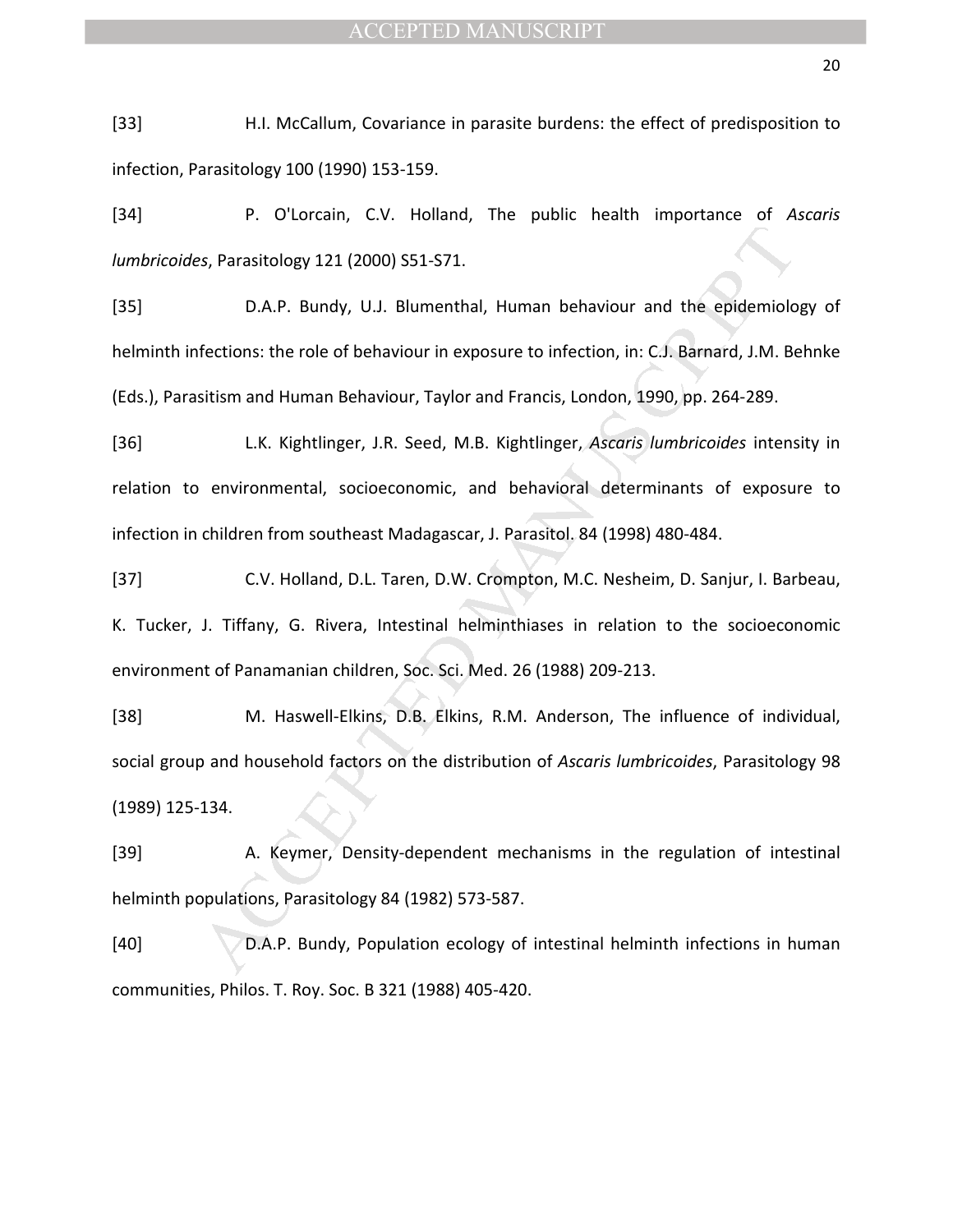[41] L. Chan, D.A.P. Bundy, S.P. Kan, Genetic relatedness as a determinant of predisposition to *Ascaris lumbricoides* and *Trichuris trichiura* infection, Parasitology 108 (1994) 77-80.

P.J. Hotez, D.A.P. Bundy, K. Beegle, S. Brooker, L. Drake, N.R. de Sili<br>
D. Engels, M. Jukes, L. Chitsulo, J. Chow, R. Laxminarayan, C. Michaud, J. Betho<br>
eira, X. Shuhua, A. Fenwick, L. Savioli, Helminth infections: soil-[42] P.J. Hotez, D.A.P. Bundy, K. Beegle, S. Brooker, L. Drake, N.R. de Silva, A. Montresor, D. Engels, M. Jukes, L. Chitsulo, J. Chow, R. Laxminarayan, C. Michaud, J. Bethony, R. Correa-Oliveira, X. Shuhua, A. Fenwick, L. Savioli, Helminth infections: soil-transmitted helminth infection and schistosomiasis in: D.T. Jamison, J.G. Breman, A.R. Measham, G. Alleyne, M. Claeson, D.B. Evans, P. Jha, A. Mills, P. Musgrove (Eds.), Disease Control Priorities in Developing Countries, World Bank Group, Washington, 2006, pp. 467-478.

[43] M. Albonico, D.W.T. Crompton, L. Savioli, Control strategies for human intestinal nematode infections, Adv. Parasit. 42 (1999) 278-341.

[44] WHO, Prevention and control of schistosomiasis and soil-transmitted helminthiasis: report of a WHO expert committee, Technical Report Series 912 (2002) 1-57.

[45] D.B. Elkins, M. Haswell-Elkins, R.M. Anderson, The importance of host age and sex to patterns of reinfection with *Ascaris lumbricoides* following mass anthelminthic treatment in a South Indian fishing community, Parasitology 96 (1988) 171-184.

[46] M. Albonico, A. Montresor, D.W.T. Crompton, L. Savioli, H.M. David, Intervention for the control of soil-transmitted helminthiasis in the community, Adv. Parasit. 61 (2006) 311-348.

[47] S.O. Asaolu, C.V. Holland, D.W.T. Crompton, Community control of *Ascaris lumbricoides* in rural Oyo state, Nigeria: mass targeted and selective treatment with levamisole, Parasitology 103 (1991) 291-298.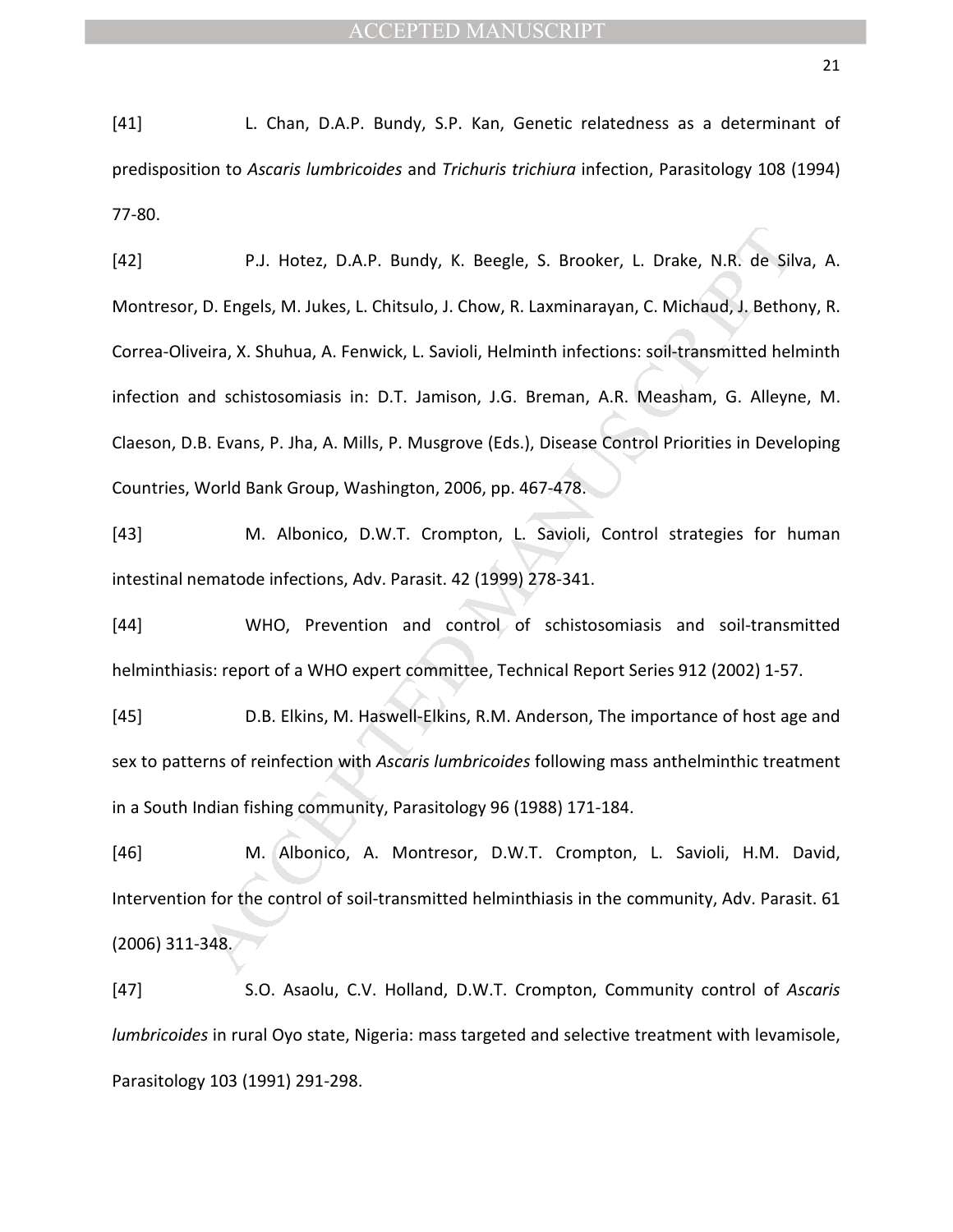[48] H.J.W. Sturrock, P.W. Gething, A.C.A. Clements, S. Brooker, Optimal survey designs for targeting chemotherapy against soil-transmitted helminths: effect of spatial heterogeneity and cost-efficiency of sampling, Am. J. Trop. Med. Hyg. 82 (2010) 1079-1087.

[49] T.W. Mwangi, J. Bethony, S. Brooker, Malaria and helminth interactions in humans: an epidemiological viewpoint, Ann. Trop. Med. Parasit. 100 (2006) 551.

[50] Z.S. Pawlowski, A. Davis, Morbidity and mortality in ascariasis, in: D.W.T. Crompton, Nesheim, M.C. and Pawlowski, Z.S (Ed.), Ascariasis and its Prevention and Control, Taylor and Francis, 1989, pp. 71-86.

[51] R.M. Anderson, R.M. May, Infectious Diseases of Humans: Dynamics and Control, Oxford University Press, USA, 1991.

[52] D.W.T. Crompton, How much human helminthiasis is there in the world?, J. Parasitol. 85 (1999) 397-403.

[53] M.W. Kennedy, F. Qureshi, Stage-specific secreted antigens of the parasitic larval stages of the nematode Ascaris, Immunology 58 (1986) 515-522.

[54] D.W.T. Crompton, M.C. Nesheim, Nutritional impact of intestinal helminthiasis during the human life cycle, Annu. Rev. Nutr. 22 (2002) 35-59.

T.W. Mwangi, J. Bethony, S. Brooker, Malaria and helminth interactic<br>
epidemiological viewpoint, Ann. Trop. Med. Parasit. 100 (2006) 551.<br>
2.5. Pawlowski, A. Davis, Morbidity and mortality in ascariasis, in: D<br>
Nesheim, M. [55] V. Hadju, L.S. Stephenson, K. Abadi, H.O. Mohammed, D.D. Bowman, R.S. Parker, Improvements in appetite and growth in helminth-infected schoolboys three and seven weeks after a single dose of pyrantel pamoate, Parasitology 113 (1996) 497-504.

[56] E. Carrera, M.C. Nesheim, D.W. Crompton, Lactose maldigestion in *Ascaris*infected preschool children, Am. Soc. Clin. Nutr. 39 (1984) 255-264.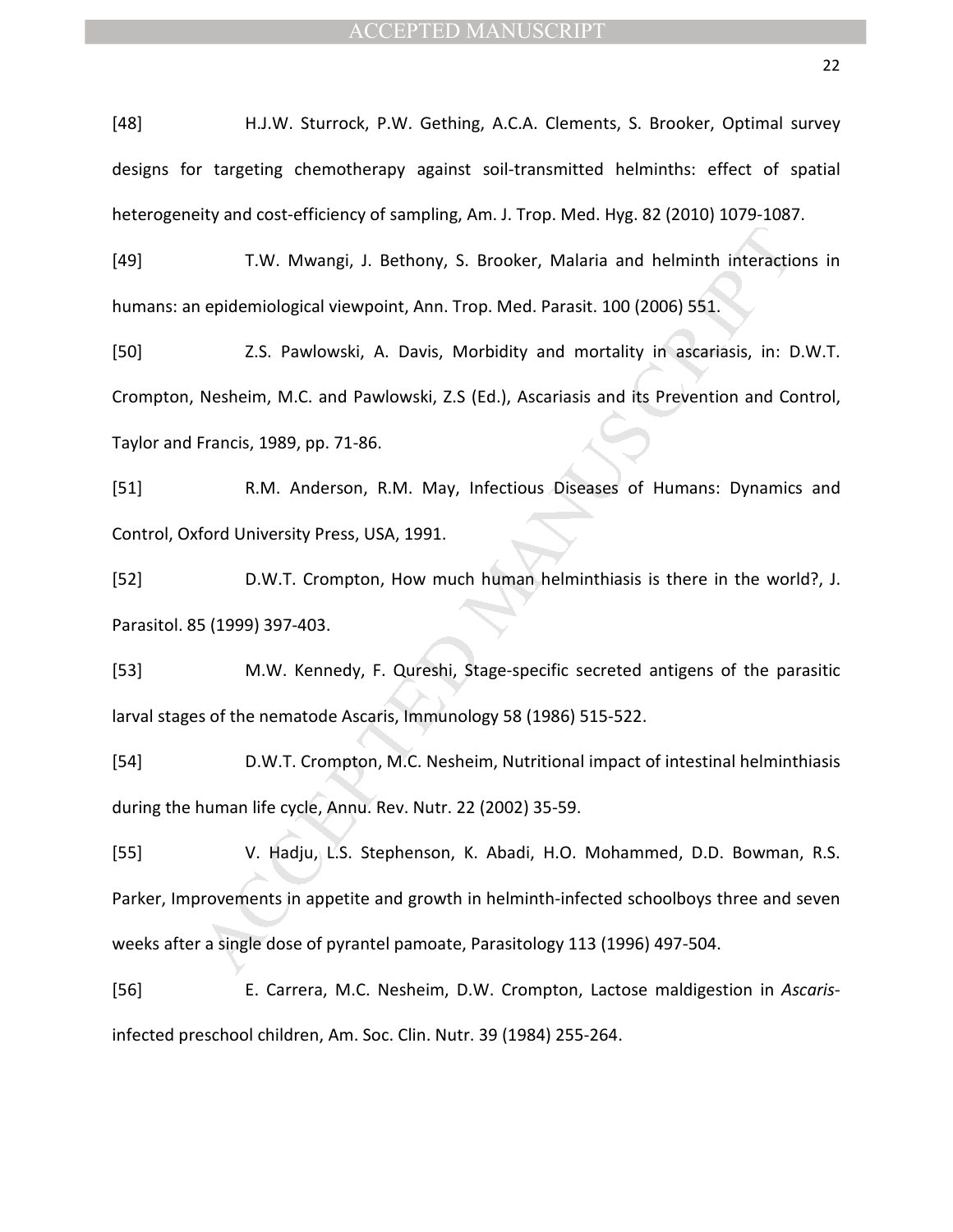[57] L.S. Stephenson, D.W. Crompton, M.C. Latham, T.W. Schulpen, M.C. Nesheim, A.A. Jansen, Relationships between *Ascaris* infection and growth of malnourished preschool children in Kenya, Am. J. Clin. Nutr. 33 (1980) 1165-1172.

[58] R. Lewis, J.M. Behnke, P. Stafford, C.V. Holland, Dose-dependent impact of larval *Ascaris suum* on host body weight in the mouse model, J. Helminthol. 83 (2009) 1-5.

[59] E. Forsum, M.C. Nesheim, D.W.T. Crompton, Nutritional aspects of *Ascaris* infection in young protein-deficient pigs, Parasitology 83 (1981) 497-512.

R. Lewis, J.M. Behnke, P. Stafford, C.V. Holland, Dose-dependent impactions.<br>
18 suum on host body weight in the mouse model, J. Helminthol. 83 (2009) 1-5.<br>
E. Forsum, M.C. Nesheim, D.W.T. Crompton, Nutritional aspects of [60] J. Kvalsvig, Intestinal nematodes and cognitive development, in: C.V. Holland, M.W. Kennedy (Eds.), The Geohelminths: *Ascaris, Trichuris* and Hookworm, Kluwer Academic, London, 2002, pp. 62-73.

[61] D.A.P. Bundy, M. Kremer, H. Bleakley, M.C.H. Jukes, E. Miguel, Deworming and development: asking the right questions, asking the questions right, PLOS Neglect. Trop. D. 3 (2009) e362.

[62] E. Miguel, M. Kremer, Worms: identifying impacts on education and health in the presence of treatment externalities, Econometrica 72 (2004) 159-217.

[63] E.S. Cooper, C.A.M. Whyte-Alleng, J.S. Finzi-Smith, T.T. MacDonald, Intestinal nematode infections in children: the pathophysiological price paid, Parasitology 104 (1992) 91- 103.

[64] G. Javid, *Ascaris*-induced liver abscess, World J. Surg. 23 (1999) 1191-1194. [65] A. Sakakibara, K. Baba, S. Niwa, T. Yagi, H. Wakayama, K. Yoshida, T.

Kobayashi, T. Yokoi, K. Hara, M. Itoh, Visceral larva migrans due to *Ascaris suum* which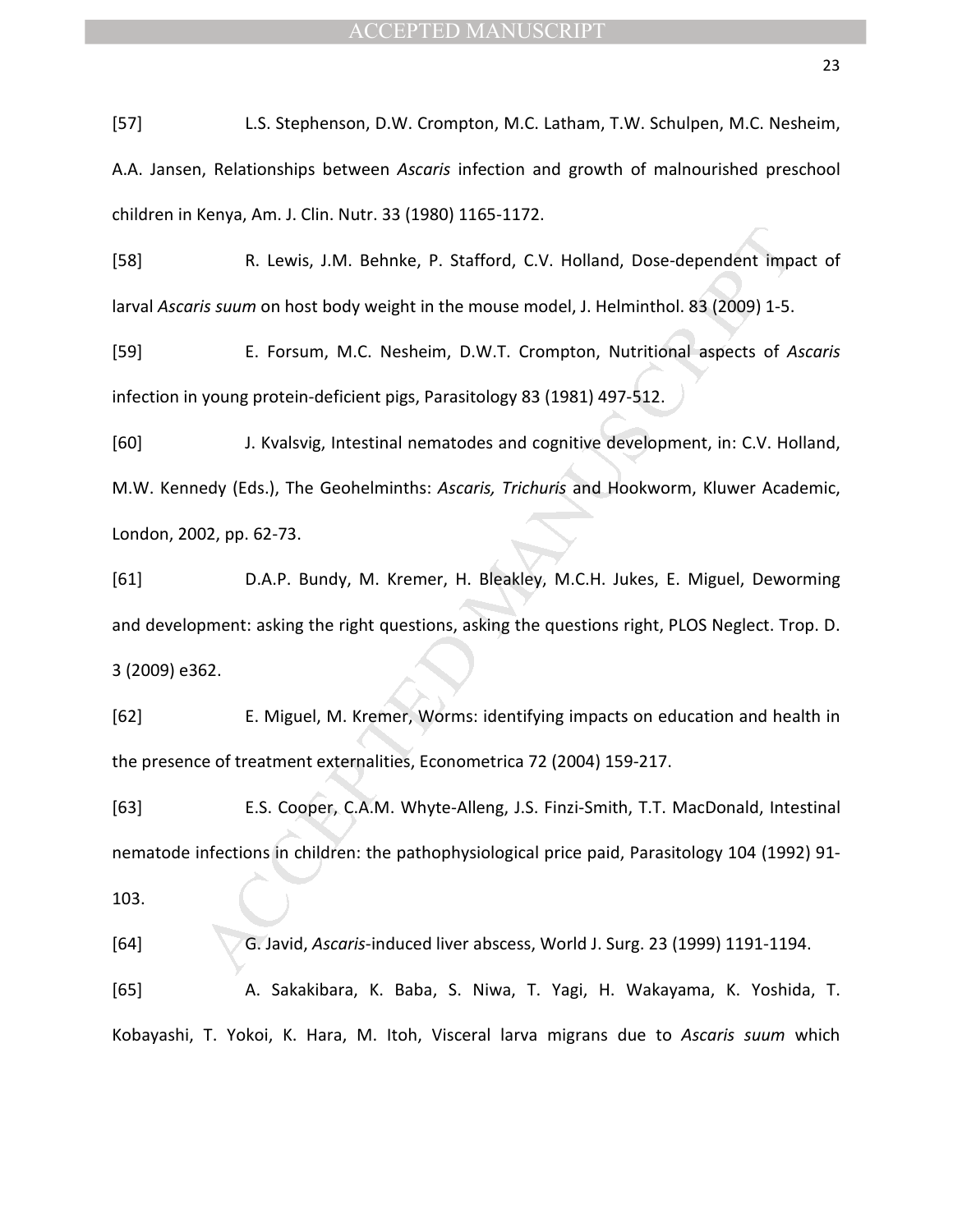presented with eosinophilic pneumonia and multiple intra-hepatic lesions with severe eosinophil infiltration, Internal Med. 41 (2002) 574-579.

[66] B. Schwartz, J.E. Alicata, *Ascaris* larvae as a cause of liver and lung lesions in swine, J. Parasitol. 19 (1932) 17-24.

rasitol. 19 (1932) 17-24.<br>
J. Pérez, P.M. Garcia, E. Mozos, M.J. Bautista, L. Carrotochemical characterization of hepatic lesions associated with migrating lary<br>
min pigs, J. Comp. Pathol. 124 (2001) 200-206.<br>
D.B. Copeman [67] J. Pérez, P.M. Garcia, E. Mozos, M.J. Bautista, L. Carrasco, Immunohistochemical characterization of hepatic lesions associated with migrating larvae of *Ascaris suum* in pigs, J. Comp. Pathol. 124 (2001) 200-206.

[68] D.B. Copeman, S.M. Gaafar, Sequential development of hepatic lesions of ascaridosis in colostrum-deprived pigs, Aust. Vet. J. 48 (1972) 263-268.

[69] O. Ronéus, Studies on aetiology and pathogenesis of white spots in the liver of pigs., Acta Vet. Scand. 7 (1966) 1-112.

[70] B.M. McCraw, J.A. Greenway, *Ascaris suum* infection in calves III. Pathology, Can. J. Comparat. Med. 34 (1970) 247-255.

[71] A.M. Fallis, *Ascaris lumbricoides* infection in guinea pigs with special reference to eosinophilia and resistance, Can. J. Res. Ser. D 26 (1948) 307-327.

[72] V.M. Arean, C.A. Crandall, The effect of immunization on the fate of injected second stage *Ascaris lumbricoides* larvae in the rabbit, Am. J. Trop. Med. Hyg. 11 (1962) 369- 379.

[73] L. Eriksen, Host parasite relations in *Ascaris suum* infection in pigs and mice, Institute of Internal Medicine, Royal Veterinary and Agricultural University, Copenhagen, Denmark, 1981, p. 193.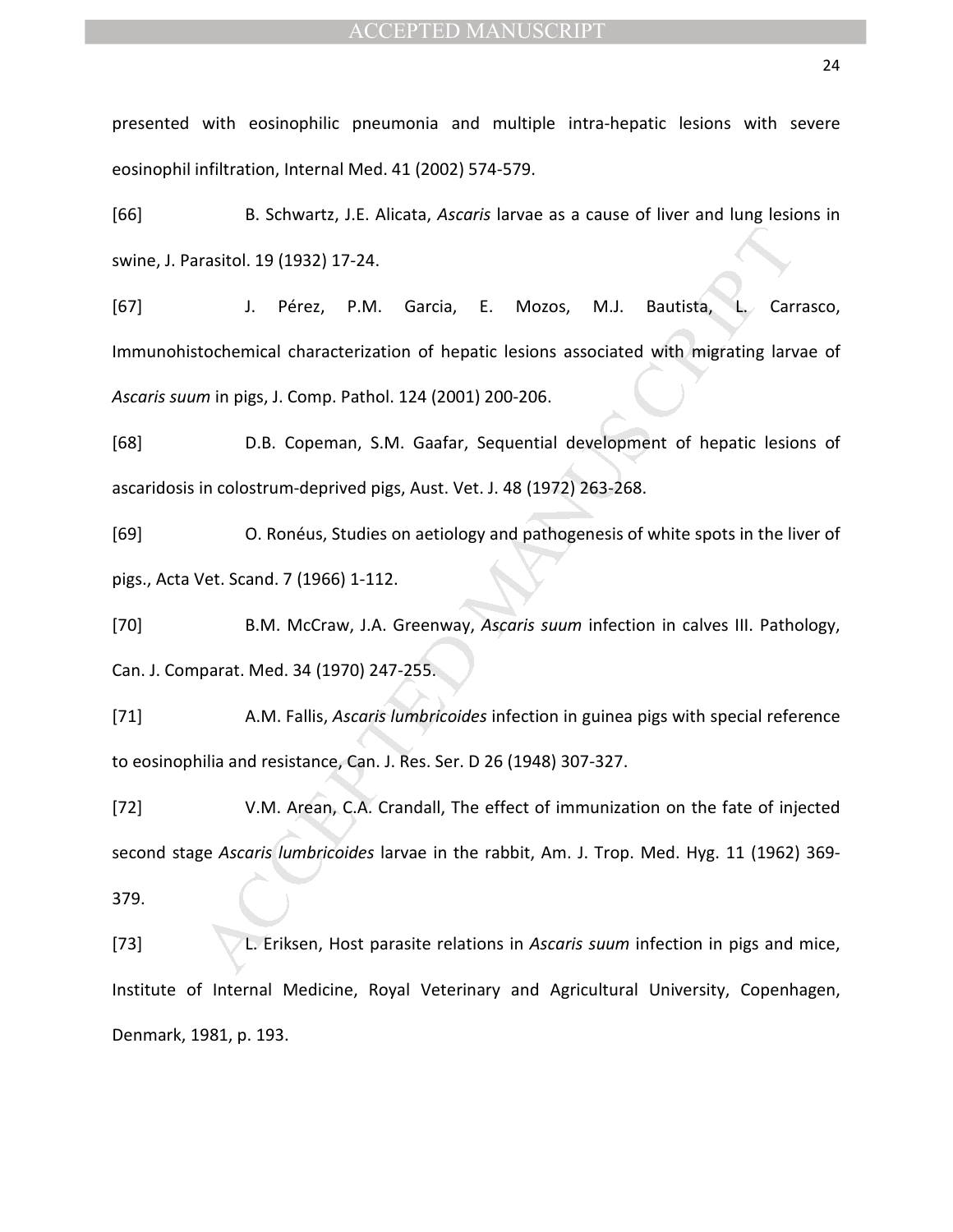[74] W. Matsuyama, A. Mizoquchi, F. Iwami, M. Kawababta, M. Osame, A case of pulmonary infiltration with eosinophilia caused by *Ascaris suum*, Nihon Kokyuki Gakkai Zasshi 36 (1998) 208-212.

P.C. Beaver, T.J. Danaraj, Pulmonary ascariasis resembling eosinophilic<br>coort with description of larvae in the bronchioles, Am. J. Trop. Med. Hyg. 7 (<br>W. Löffler, Transient lung infiltrations with blood eosinophilia, Int. [75] P.C. Beaver, T.J. Danaraj, Pulmonary ascariasis resembling eosinophilic lung: autopsy report with description of larvae in the bronchioles, Am. J. Trop. Med. Hyg. 7 (1958) 100.

[76] W. Löffler, Transient lung infiltrations with blood eosinophilia, Int. Arch. Aller. A. Imm. 8 (1956) 54-59.

[77] J.D. Ribeiro, G.B. Fischer, Eosinophilic lung diseases, Paediatr. Respir. Rev. 3 (2002) 278-284.

[78] S. Yoshihara, M. Nakagawa, H. Suda, K. Ikeda, K. Hanashiro, White spots of the liver in pigs experimentally infected with *Ascaris suum*, Natl. I. Anim. Health Q. 23 (1983) 127- 137.

[79] J.A. Greenway, B.M. McCraw, *Ascaris suum* infection in calves I. Clinical signs, Can. J. Comp. Med. 34 (1970) 227-237.